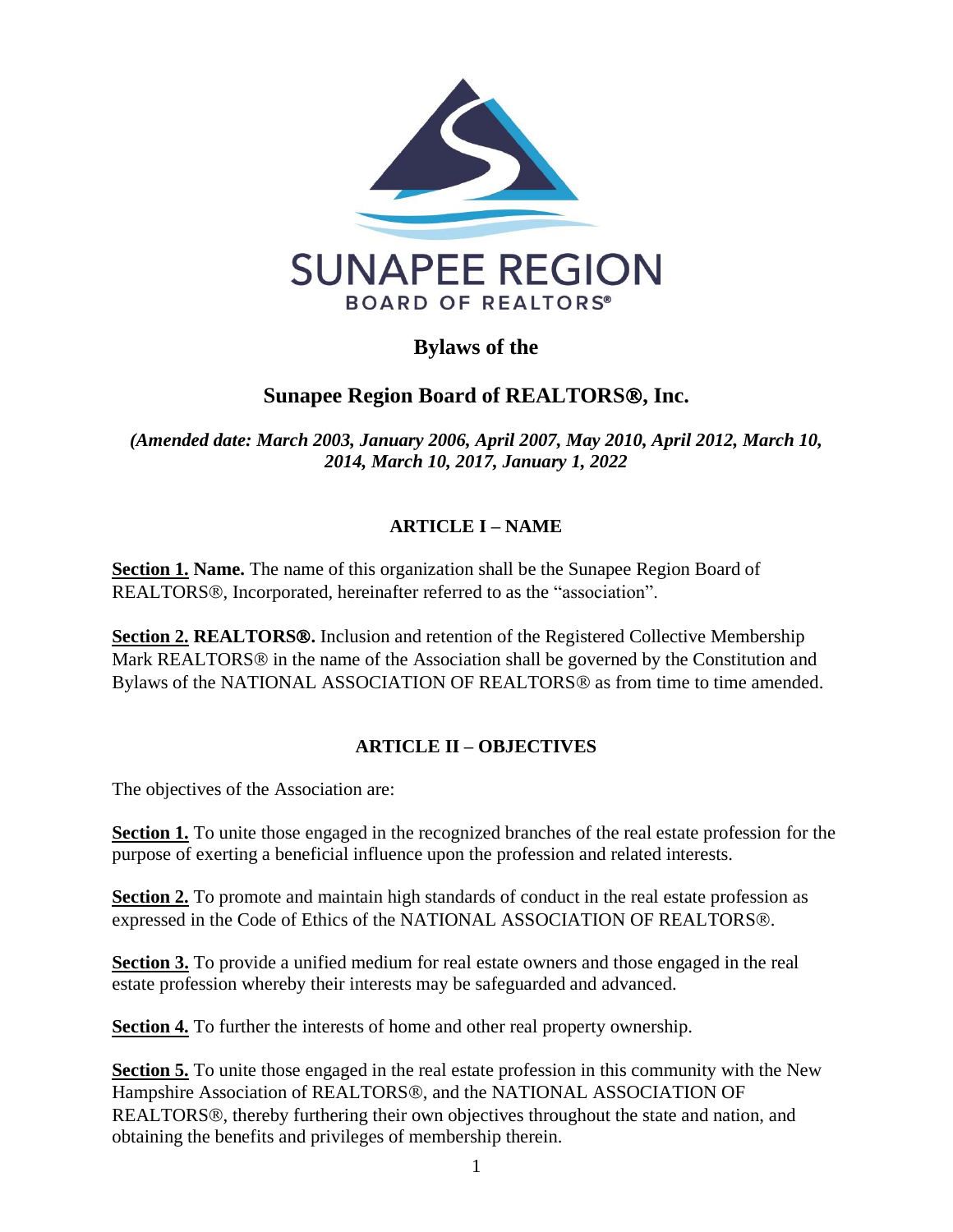**Section 6.** To designate, for the benefit of the public, individuals authorized to use the term REALTOR<sup>®</sup> and REALTORS<sup>®</sup> as licensed, prescribed, and controlled by the NATIONAL ASSOCIATION OF REALTORS®.

## **ARTICLE III – JURISDICTION**

**Section 1.** The territorial jurisdiction of the Association as a Member of the NATIONAL ASSOCIATION OF REALTORS<sup>®</sup> shall include the townships of Bradford, Croydon, Goshen, Grantham, Lempster, Newbury, New London, Newport, Springfield, Sunapee, Sutton, Washington, and Wilmot.

**Section 2.** Territorial jurisdiction is defined to mean:

(a) The right and duty to control the use of the terms  $REALTOR \otimes$  and  $REALTOR \otimes$  subject to the conditions set forth in these Bylaws and those of the NATIONAL ASSOCIATION OF REALTORS<sup>®</sup>, in return for which the Association agrees to protect and safeguard the property rights of the National Association in the terms.

## **ARTICLE IV – MEMBERSHIP**

**Section 1.** There shall be seven (7) classes of members, as follows:

(a) REALTOR<sup>®</sup> Members. REALTOR<sup>®</sup> Members, whether primary or secondary shall be:

(1) Individuals who, as sole-proprietors, partners, corporate officers, or branch office managers, are actively engaged in the real estate profession, including buying, selling, exchanging, renting or leasing, managing, appraising for others for compensation, counseling, building, developing or subdividing real estate, and who maintain or are associated with an established real estate office in the state of New Hampshire *or a state contiguous thereto*. All persons actively engaged in the real estate profession within New Hampshire shall qualify for REALTOR<sup>®</sup> Membership only, and each is required to hold REALTOR Membership *(except as provided in the following paragraph*) in a Association of REALTORS<sup>®</sup> within the state or state contiguous thereto unless otherwise qualified for Institute Affiliate Membership as described in Section 1(b) of Article IV.

In the case of a real estate firm, partnership, or corporation, whose business activity is substantially all commercial, or those principals actively engaged in the real estate business in connection with the same office, or any other offices within the jurisdiction of the association in which one of the firm's principals holds REALTOR<sup>®</sup> membership, shall be required to hold REALTOR<sup>®</sup> membership unless otherwise qualified for Institute Affiliate Membership as described in Section 1 (b) of Article IV. (Amended 1/01)

NOTE: REALTOR® Members may obtain membership in a "secondary" Association in another state.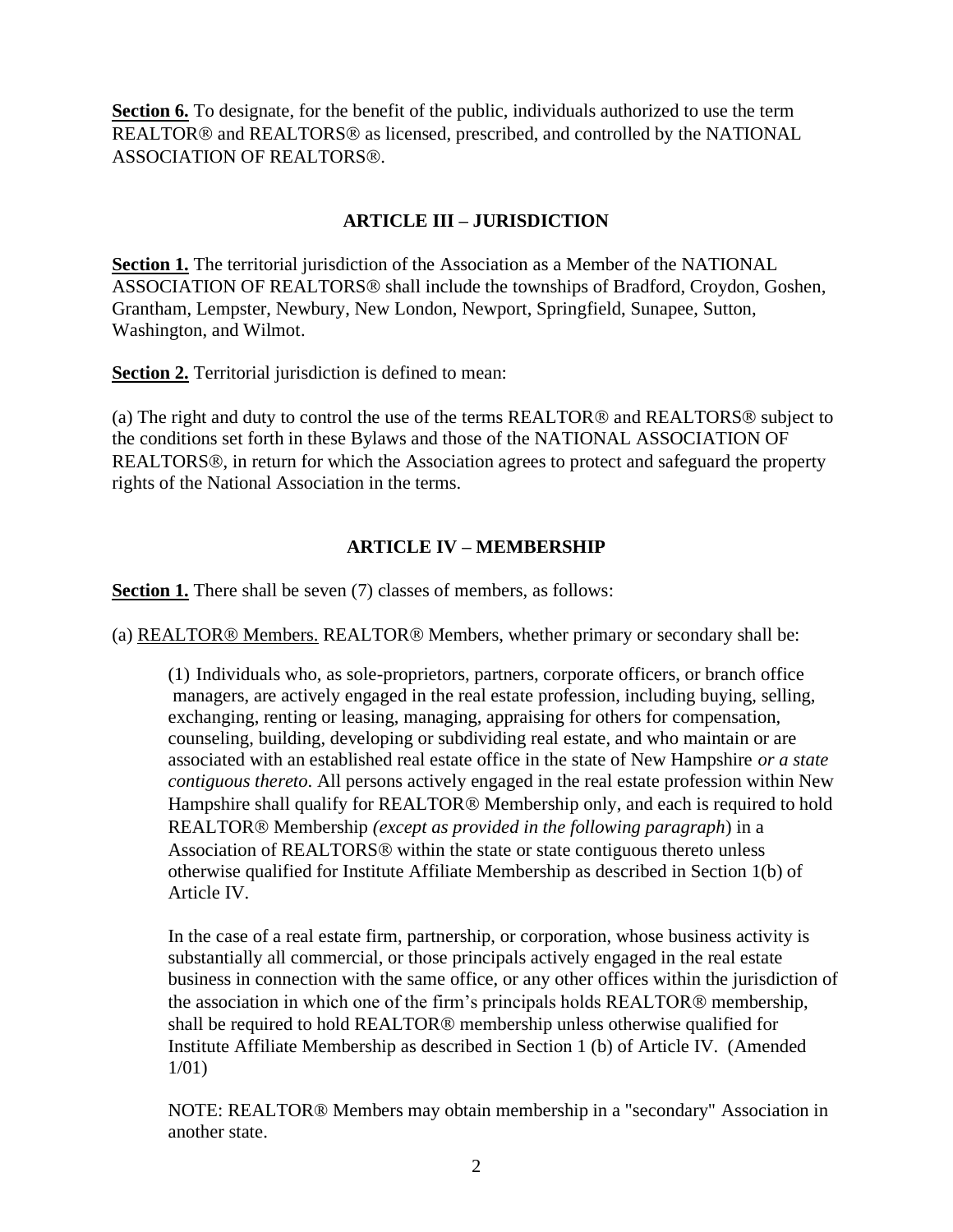(2) Individuals who are engaged in the real estate profession other than as sole proprietors, partners, corporate officers, or branch office managers and are associated with a REALTOR® Member and meet the qualifications set out in Article V.

(3) Franchise REALTOR® Membership. Corporate officers (who may be licensed or unlicensed) of a real estate brokerage franchise organization with at least one hundred fifty (150) franchisees located within the United States, its insular possessions and the commonwealth of Puerto Rico, elected to membership pursuant to the provisions in the NAR Constitution and Bylaws. Such individuals shall enjoy all of the rights, privileges and obligations of REALTOR® membership (including compliance with the Code of Ethics) except: obligations related to association mandated education, meeting attendance, or indoctrination classes or other similar requirements; the right to use the term REALTOR® in connection with their franchise organization's name; and the right to hold elective office in the local association, state association and National Association.

(4) Primary and secondary REALTOR® Members. An individual is a primary member if the Association pays state and National dues based on such Member. An individual is a secondary Member if state and National dues are remitted through another Association. One of the principals in a real estate firm must be a Designated REALTOR<sup>®</sup> member of the Association in order for licensees affiliated with the firm to select the Association as their "primary" Association.

(5) Designated REALTOR Members. Each firm *(or office in the case of firms with multiple office locations*) shall designate in writing one REALTOR<sup>®</sup> Member who shall be responsible for all duties and obligations of Membership including the obligation to arbitrate (or to mediate if required by the association) pursuant to Article 17 of the Code of Ethics and the payment of Association dues as established in Article X of the Bylaws. The "Designated REALTOR®" must be a sole proprietor, partner, corporate officer or branch office manager acting on behalf of the firm's principal(s) and must meet all other qualifications for REALTOR® Membership established in Article V, Section 2, of the Bylaws. (Amended 11/11)

(b) Institute Affiliate Members. Institute Affiliate members shall be individuals who hold a professional designation awarded by a qualified Institute, Society, or Council affiliated with the NATIONAL ASSOCIATION OF REALTORS<sup>®</sup> that addresses a specialty area other than residential brokerage or individuals who otherwise hold a class of membership in such Institute, Society or Council that confers the right to hold office. Any such individual, if otherwise eligible, may elect to hold REALTOR<sup>®</sup> membership, subject to payment of applicable dues for such membership. (Amended 1/02)

(c) Affiliate Members. Affiliate Members shall be real estate owners and other individuals or firms who, while not engaged in the real estate profession as defined in paragraphs (a) or (b) of this Section, have interests requiring information concerning real estate, and are in sympathy with the objectives of the Association. Affiliate Membership shall also be granted to individuals licensed or certified to engage in real estate practice who, if otherwise eligible, do not elect to hold REALTOR® membership in the association, provided the applicant is engaged exclusively in a specialty of the real estate business other than brokerage of real property.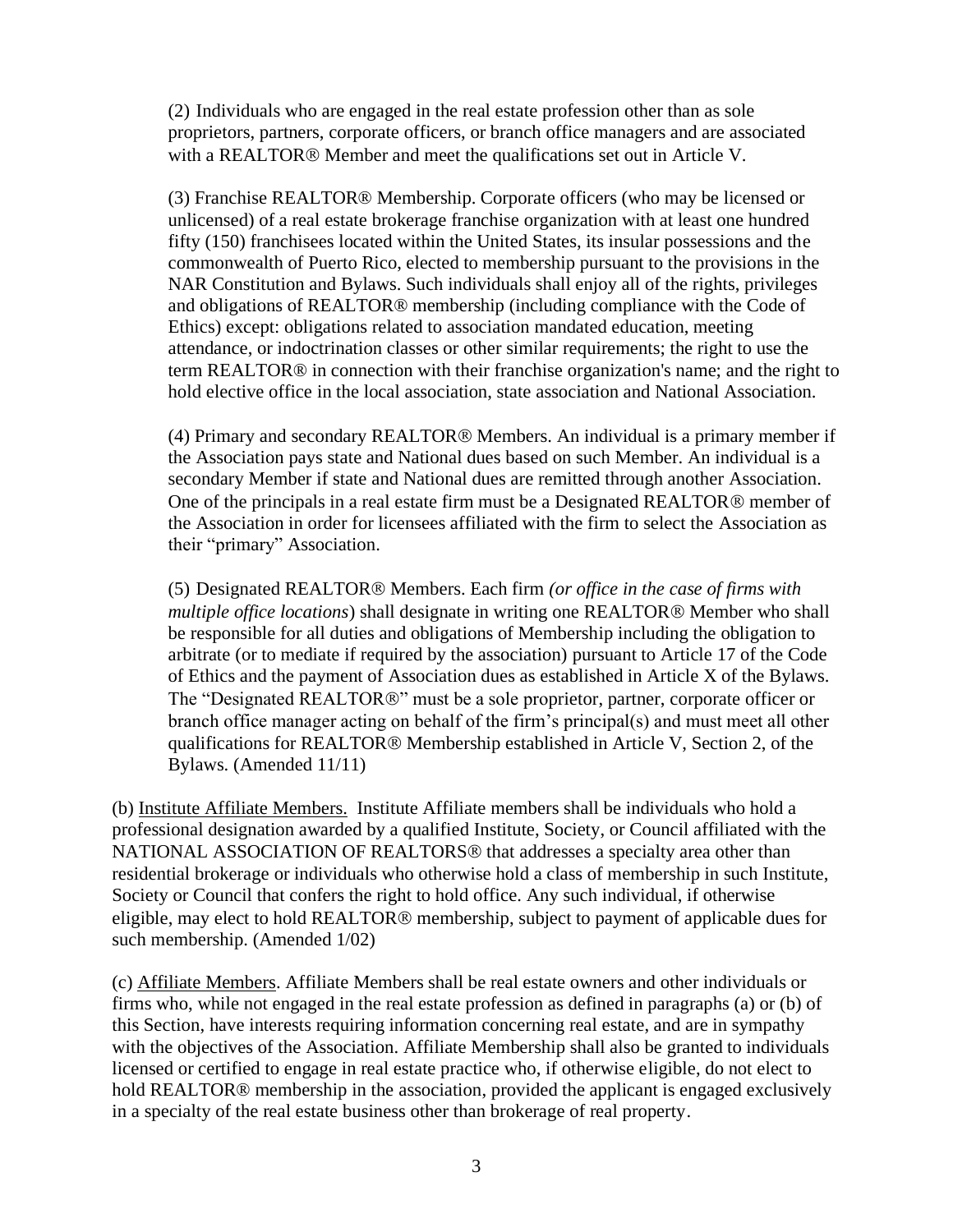(d) Public Service Members. Public Service Members shall be individuals who are interested in the real estate profession as employees of or affiliated with educational, public utility, governmental or other similar organizations, but are not engaged in the real estate profession on their own account or in associations with an established real estate business.

(e) Honorary Members. Honorary Members shall be individuals not engaged in the real estate profession who have performed notable service for the real estate profession, for the Association, or for the public.

(f) Student Members. Student Members shall be individuals who are seeking an undergraduate or graduate degree with a specialization or major in real estate at institutions of higher learning, and who have completed at least two years of college and at least one college level course in real estate, but are not engaged in the real estate profession on their own account or not associated with an established real estate office.

 $(g)$  Member- at- Large. The President of the New Hampshire Association of REALTORS $\circledR$  shall be a member-at-large in good standing, for the purpose of representing the Association, in the absence of the Association president or a designated representative of the Association, as a voting delegate at the NATIONAL ASSOCIATION OF REALTORS ® Delegate Meetings. All local Association dues, if the President is not a member of the Association, shall be waived.

## **ARTICLE V – QUALIFICATION AND ELECTION**

#### **Section 1. Application**

(a) An application for membership shall be made in such manner and form as may be prescribed by the Board of Directors and made available to anyone requesting it. The application form shall contain among the statements to be signed by the applicant (1) that applicant agrees as a condition to membership to thoroughly familiarize themselves with the Code of Ethics of the NATIONAL ASSOCIATION OF REALTORS®, the Constitutions, Bylaws, and Rules and Regulations of the Association, the State and National Associations, and if elected a Member, will abide by the Constitutions and Bylaws and Rules and Regulations of the Association, State and National Associations, and if a REALTOR® Member will abide by the Code of Ethics of the NATIONAL ASSOCIATION OF REALTORS<sup>®</sup> including the obligation to arbitrate ( or to mediate if required by the association) controversies arising out of real estate transactions as specified by Article 17 of the Code of Ethics, and as further specified in the Code of Ethics and Arbitration Manual of the NATIONAL ASSOCIATION OF REALTORS $\mathcal{R}$ , as from time to time amended, and (2) that applicant consents that the Association, through its Membership Committee or otherwise, shall invite the applicant and the applicant's Designated REALTOR<sup>®</sup> to appear before the Association, and that applicant agrees that any information and comment furnished to the Association by applicant or any other person in response to the invitation shall be conclusively deemed to be privileged and not form the basis of any action for slander, libel, or defamation of character. The applicant shall, with the form of application, have access to a copy of the Bylaws, Constitution, Rules and Regulations, and Code of Ethics referred to above. (Amended 11/11)

### **Section 2. Qualification**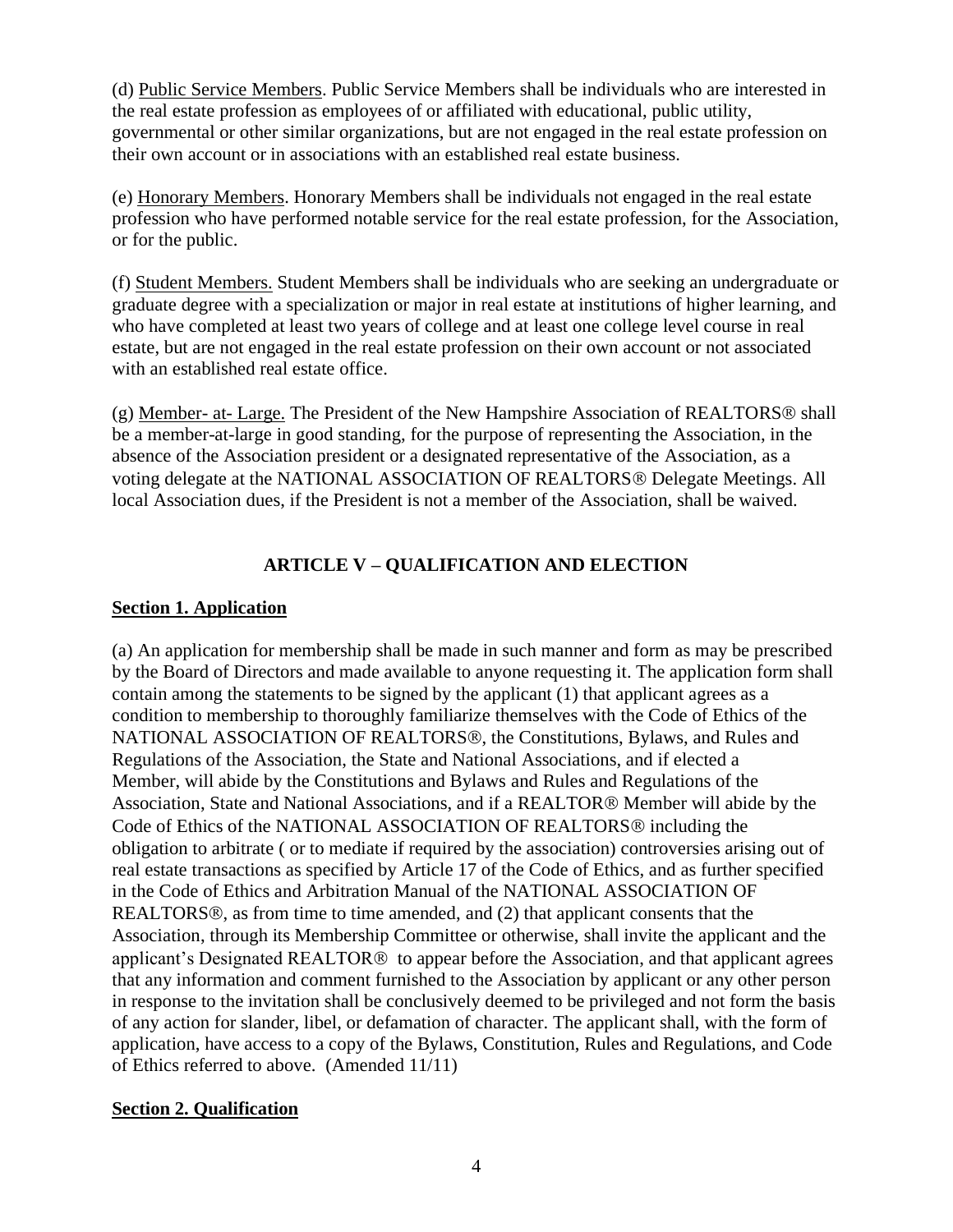$(a)$  An applicant for REALTOR $\circledR$  Membership who is a sole proprietor, partner, corporate officer, or branch manager of a real estate firm shall supply evidence satisfactory to the Association through its Membership Committee or otherwise that member is actively engaged in the real estate profession, and maintains a current, valid real estate broker's or salesperson's license or is licensed or certified by an appropriate state regulatory agency to engage in the appraisal of real property, has a place of business with the state *or a state contiguous thereto* (unless a secondary member), has no record of recent or pending bankruptcy, \* has no record of official sanctions involving unprofessional conduct, \*\* agrees to complete a course of instruction covering the Bylaws and Rules and Regulations of the Association, the Bylaws of the State Association, and the Constitution and Bylaws and Code of Ethics of the NATIONAL ASSOCIATION OF REALTORS®, and shall pass such reasonable and nondiscriminatory written examination thereon as may be required by the Committee, and shall agree that if elected to membership, member will abide by such Constitution, Bylaws, Rules and Regulations, and Code of Ethics.

\* No recent or pending bankruptcy is intended to mean that the applicant or any real estate firm in which the applicant is a sole proprietor, general partner, corporate officer, or branch office manager, is not involved in any pending bankruptcy or insolvency proceedings or, has not been adjudged bankrupt in the past three (3) years. If a bankruptcy proceeding as described above exists, membership may not be rejected unless the Association establishes that its interests and those of its members and the public could not be adequately protected by requiring that the bankrupt applicant pay cash in advance for Association and MLS fees for up to one (1) year from the date that membership is approved or from the date that the applicant is discharged from bankruptcy (whichever is later). In the event that an existing member initiates bankruptcy proceedings, the member may be placed on a "cash basis" from the date that bankruptcy is initiated until one (1) year from the date that the member has been discharged from bankruptcy.

\*\* No record of official sanctions involving unprofessional conduct is intended to mean that the Association may only consider:

- A. Judgments within the past three (3) years of violations of (1) civil rights laws; (2) real estate license laws; (3) or other laws prohibiting unprofessional conduct against the applicant rendered by the courts or other lawful authorities.(Adopted 1/05)
- B. Criminal convictions if (1) the crime was punishable by death or imprisonment in excess of one year under the law under which the applicant was convicted, and (2) no more than ten (10) years have elapsed since the date of the conviction or the release of the applicant from the confinement imposed for that conviction, whichever is the later date (Amended 5/07)

NOTE 1: One or more of the requirements for REALTOR® Membership set forth above in Article V, Section 2(a) may be deleted at the Association's discretion. However, Associations may NOT adopt membership qualifications more rigorous than specified in the Membership Qualification Criteria for REALTOR® Membership approved by the Board of Directors of the National Association.

NOTE 2: Article IV, Section 2, of the NAR Bylaws prohibits Member Associations from knowingly granting REALTOR® membership to any applicant who has an unfulfilled sanction pending which was imposed by another Association or Association of REALTORS® for violation of the Code of Ethics. (Adopted 1/01)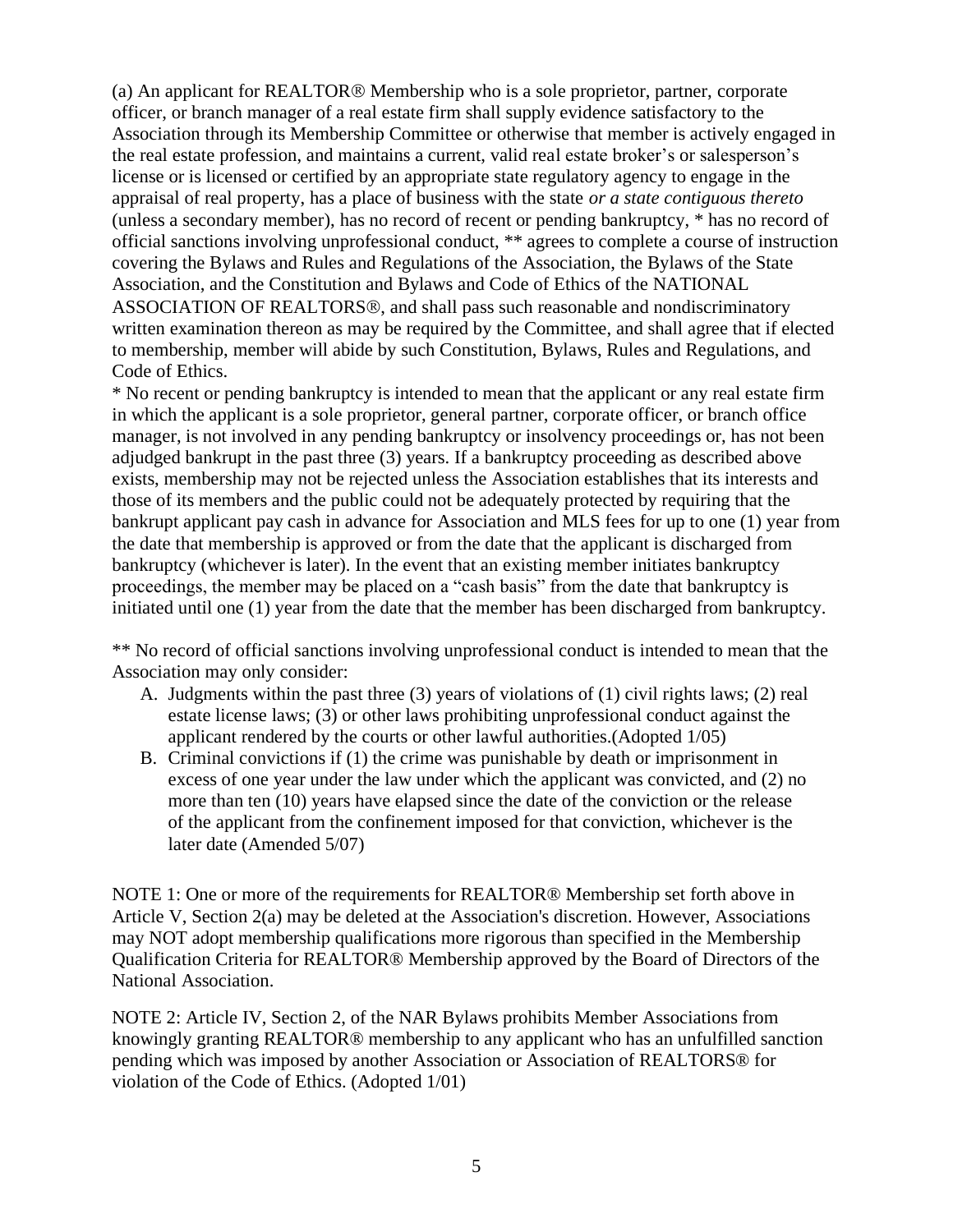(b) Individuals who are actively engaged in the real estate profession other than as sole proprietors, partners, corporate officers, or branch office managers in order to qualify for REALTOR<sup>®</sup> Membership, shall at the time of application, be associated either as an employee or as an independent contractor with a Designated REALTOR ® Member of the Association or a Designated REALTOR<sup>®</sup> Member or another Association (if secondary member) and must maintain a current, valid real estate broker's or salesperson's license or be licensed or certified by an appropriate state regulatory agency to engage in the appraisal of real property, shall complete a course of instruction covering the Bylaws and Rules and Regulations of the Association, the Bylaws of the State Association, and the Constitution and Bylaws and Code of Ethics of the NATIONAL ASSOCIATION OF REALTORS<sup>®</sup> and shall pass such reasonable and nondiscriminatory written examinations thereon as may be required by the Membership Committee and shall agree in writing that if elected to membership the member will abide by such Constitution, Bylaws, Rules and Regulations and the Code of Ethics. (Amended 05/07)

\*\*No record of official sanctions involving unprofessional conduct is intended to mean that the Association may only consider:

- A. Judgments within the past three (3) years of violations of (1) civil rights laws; (2) real estate license laws; (3) or other laws prohibiting unprofessional conduct against the applicant rendered by the courts or other lawful authorities.
- B. Criminal convictions if (1) the crime was punishable by death or imprisonment in excess of one year under the law under which the applicant was convicted, and (2) no more than ten (10) years have elapsed since the date of the conviction or the release of the applicant from the confinement imposed for that conviction, whichever is the later date (Amended 5/07)

(c) The Association will also consider the following in determining an applicant's qualifications for REALTOR® membership:

1. All final findings of Code of Ethics violations and violations of other membership duties in this or any other REALTOR® association within the past three (3) years

2. Pending ethics complaints (or hearings)

3. Unsatisfied discipline pending

4. Pending arbitration requests (or hearings)

5. Unpaid arbitration awards or unpaid financial obligations to any other association or association MLS

6. Any misuse of the term REALTOR® or REALTORS® in the name of the applicant's firm. (Amended 06/2006)

"Provisional" membership may be granted in instances where ethics complaints or arbitration requests (or hearings) are pending in other associations or where the applicant for membership has unsatisfied discipline pending in another association (except for violations of the Code of Ethics; See Article V, Section 2(a) NOTE 2) provided all other qualifications for membership have been satisfied. Associations may reconsider the membership status of such individuals when all pending ethics and arbitration matters (and related discipline) have been resolved or if such matters are not resolved within six months from the date that provisional membership is approved. Provisional members shall be considered REALTORS® and shall be subject to all of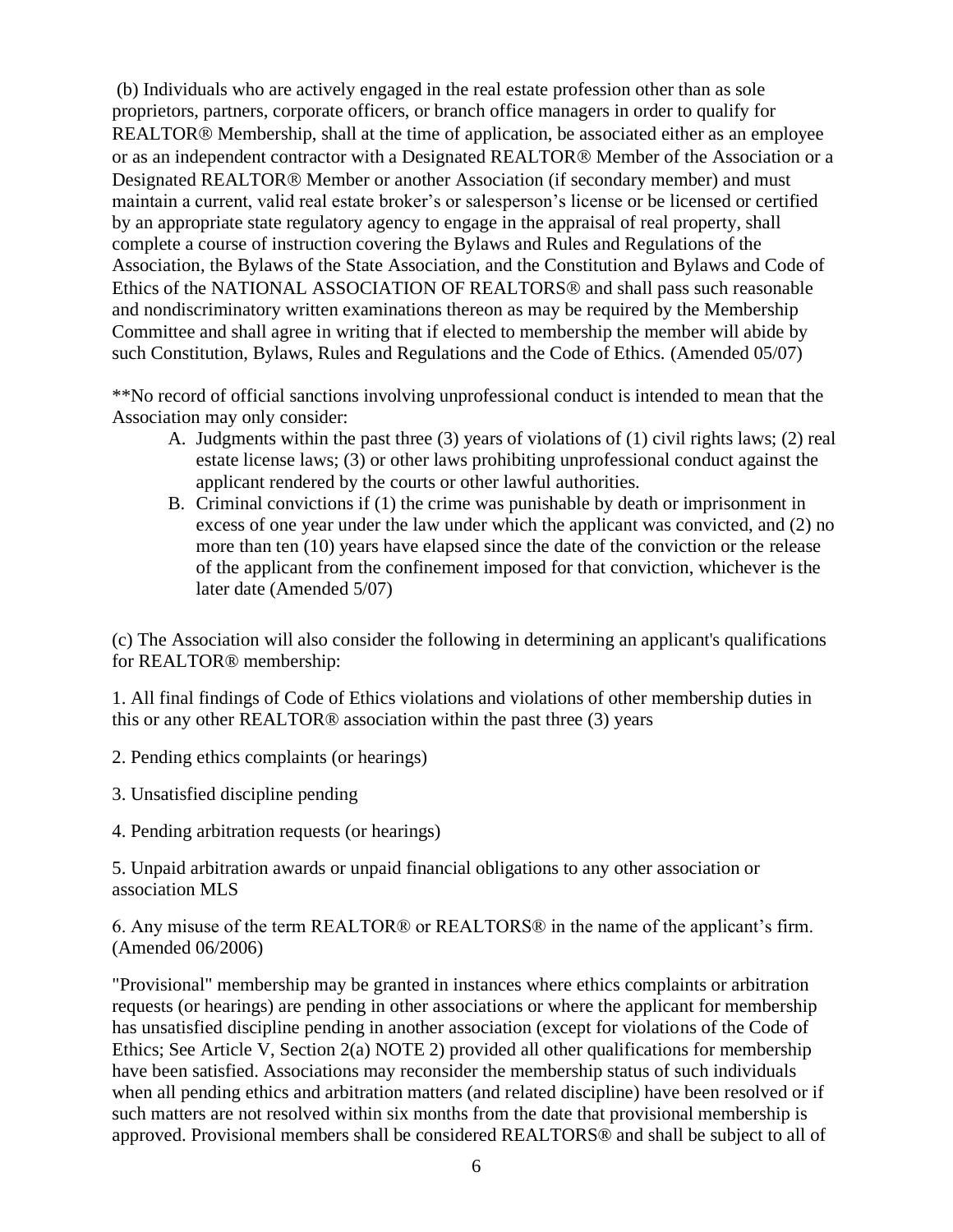the same privileges and obligations of REALTOR® membership. If a member resigns from another association with an ethics complaint or arbitration request pending, the association may condition membership on the applicant's certification that the member will submit to the pending ethics or arbitration proceeding (in accordance with the established procedures of the association to which the applicant has made application) and will abide by the decision of the hearing panel. (Amended 1/01)

## Member **Section 3. Election**

The procedure for election to membership shall be as follows:

- a) *The chief staff executive (or duly authorized designee) shall determine whether the applicant is applying for the appropriate class of membership.* Applicants for REALTOR® membership shall be granted provisional membership immediately upon submission of a completed application form and remittance of applicable association dues and any application fee. Provisional members shall be considered REALTORS® and shall be subject to all of the same privileges and obligations of membership. Provisional membership is granted subject to subsequent review of the application by t
- b) Board of Directors. If the Board of Directors determines that the individual does not meet all of the qualifications for membership as established in the association's bylaws, or, if the individual does not satisfy all of the requirements of membership to include:
- *1) Completion of a New Member Orientation Program offered online by the National Association of REALTORS as defined in Section 4, within ninety (90) days of the date of application (or, alternatively, the date that provisional membership was granted), and*
- *2) Completion of mandatory Local Orientation Program within ninety (90) days* from the date of the association's receipt of application, membership may, at the discretion of the Board of Directors, be terminated. (Adopted 09/09/05)
- *3)* The applicant must complete all other required training within the timeframe allotted and be sworn in at a regularly scheduled membership meeting within 120 days of being elected.

(b) Dues shall be computed from the date of application and shall be non-refundable unless the association's Board of Directors terminates the individual's membership in accordance with subsection (a) above. In such instances, dues shall be returned to the individual less a prorated amount to cover the number of days that the individual received association services and any application fee.

(c) The Board of Directors may not terminate any provisional membership without providing the provisional member with advance notice, an opportunity to appear before the Board of Directors, to call witnesses on the member's behalf, to be represented by counsel, and to make such statements as the member deems relevant. The Board of Directors may also have counsel present. The Board of Directors shall require that written minutes be made of any hearing before it or may electronically or mechanically record the proceedings.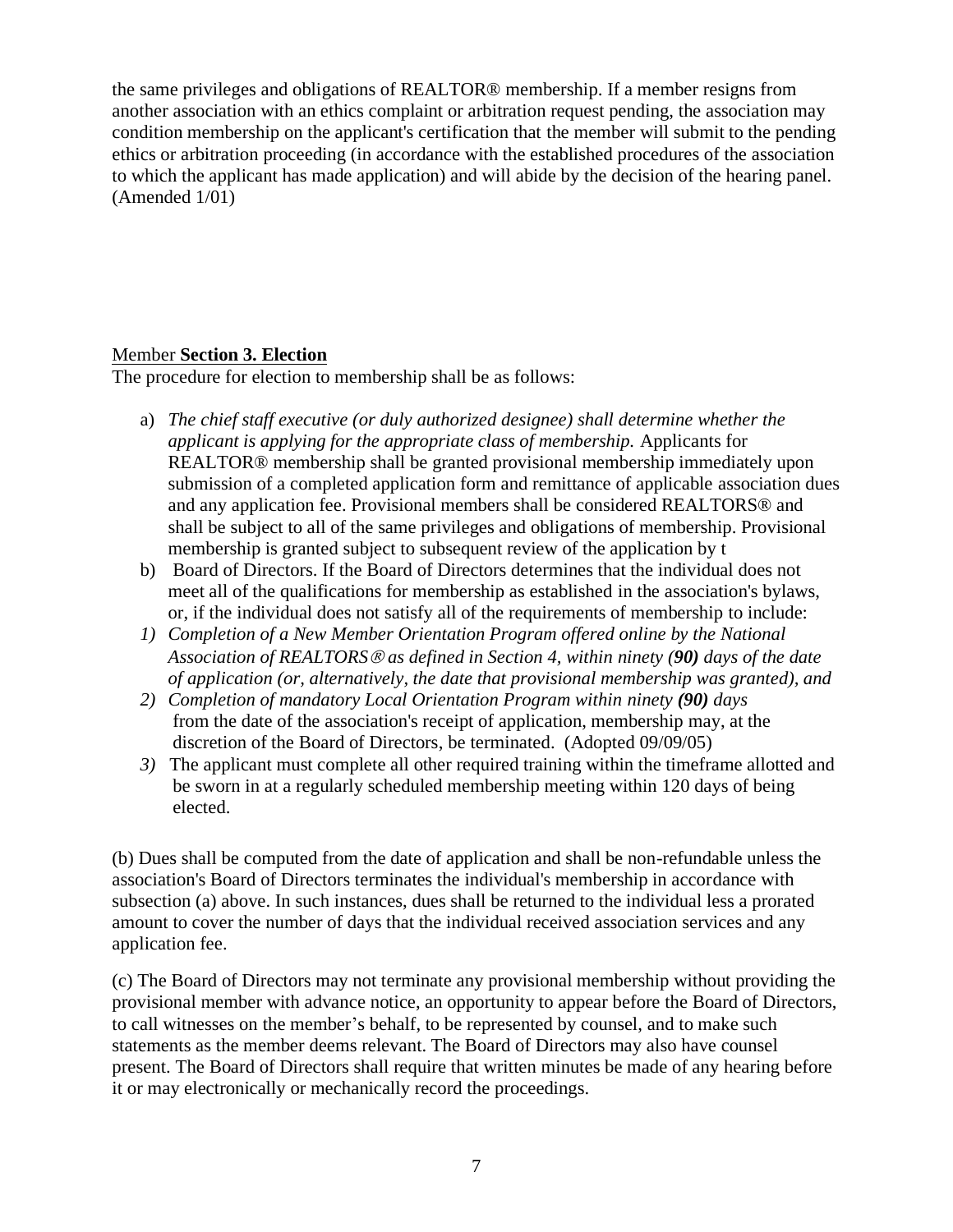(d) If the Board of Directors determines that provisional membership should be terminated, it shall record its reasons with the Chief Staff Executive**.** If the Board of Directors believes that termination of provisional membership may become the basis of litigation and a claim of damage by a provisional member, it may specify that termination shall become effective upon entry in a suit by the Association for a declaratory judgment by a court of competent jurisdiction of a final judgment declaring that the termination violates no rights of the individual.

### **Section 4. New Code of Ethics Orientation**

Applicants for REALTOR<sup>®</sup> membership and provisional REALTOR<sup>®</sup> members (where applicable) shall complete both local and state orientation programs to include an orientation program on the Code of Ethics of not less than two hours and thirty minutes of instructional time. This requirement does not apply to applicants for REALTOR<sup>®</sup> membership or provisional members who have completed comparable orientation in another association, provided that REALTOR<sup>®</sup> membership has been continuous, or that any break in membership is for one year or less*.*

Failure to satisfy this requirement within ninety (90) days of the date of application (or, alternatively, the date that provisional membership was granted) will result in denial of the membership application or termination of provisional membership.

NOTE: Orientation programs must meet the learning objectives and minimum criteria established from time to time by the NATIONAL ASSOCIATION OF REALTORS<sup>®</sup> (Adopted 1/01)

## **Section 5. REALTOR® Code of Ethics Training**

### *Continuing REALTOR® Code of Ethics Training*

*Effective January 1, 2019, through December 31, 2021 and for successive three year periods thereafter, each REALTOR® member of the association (with the exception of REALTOR® members granted REALTOR® Emeritus status by the National Association) shall be required to complete ethics training of not less than two (2) hours and thirty (30) minutes of instructional time. This requirement will be satisfied upon presentation of documentation that the member has completed a course of instruction conducted by this or another REALTOR® association, the State Association of REALTORS®, or the NATIONAL ASSOCIATION OF REALTORS®, which meets the learning objectives and minimum criteria established by the NATIONAL ASSOCIATION OF REALTORS® from time to time. REALTOR® members who have completed training as a requirement of membership in another association and REALTOR® members who have completed the New Member Code of Ethics Orientation during any three year cycle shall not be required to complete additional ethics training until a new three year cycle commences.*

*Failure to satisfy the required periodic ethics training shall be considered a violation of a membership duty. Failure to meet the requirement in any three year cycle will result in suspension of membership for the first two months (January and February) of the year following the end of any three year cycle or until the requirement is met, whichever occurs sooner. On March 1 of that year, the membership of a member who is still suspended as of that date will be automatically terminated.*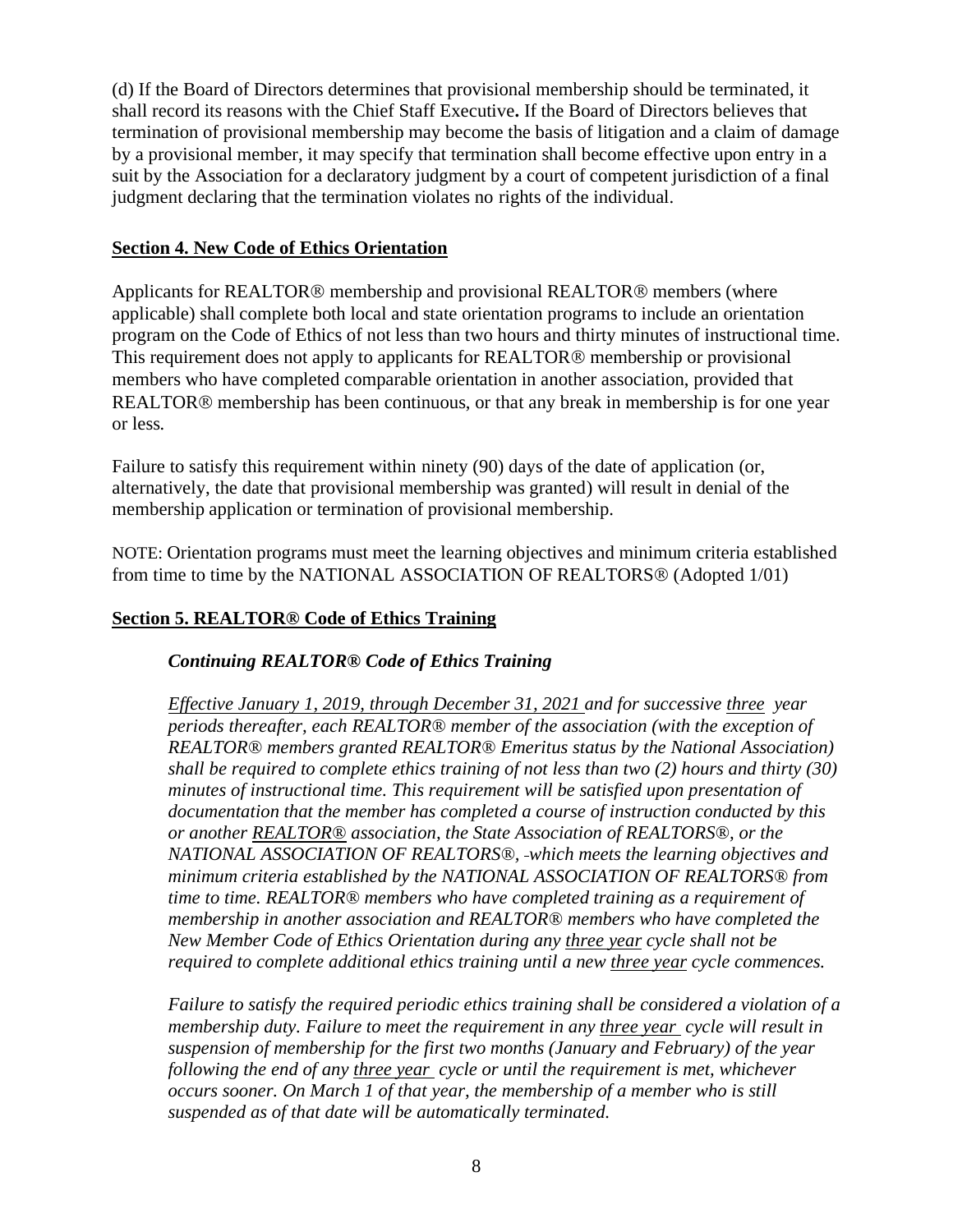### **Section 6. Status Changes**

(a) A REALTOR<sup>®</sup> who changes the conditions under which the member holds membership shall be

required to provide written notification to the Association within fourteen (14) days. A REALTOR $<sup>®</sup>$  (non-principal) who becomes a principal in the new firm with which the has been</sup> licensed or, alternatively, becomes a principal in a new firm which will be comprised of REALTOR<sup>®</sup> principals may be required to satisfy any previously unsatisfied membership requirements applicable to REALTOR<sup>®</sup> (principal) Members but shall, during the period of transition from one status of membership to another, be subject to all of the privileges and obligations of a REALTOR<sup>®</sup> (principal). If the REALTOR<sup>®</sup> (non-principal) does not satisfy the requirement established in these Bylaws for the category of membership to which they have transferred within thirty **(30)** days of the date they advised the Association of their change of status, their new membership application will terminate automatically unless otherwise so directed by the Board of Directors.

A REALTOR® who is transferring his license from one firm comprised of REALTOR® principals to another firm comprised of REALTOR<sup>®</sup> principals shall be subject to all of the privileges and obligations of membership during the period of transition. If the transfer is not completed within thirty **(30)** days of the date the association is advised of the disaffiliation with the current firm, membership will terminate automatically unless otherwise so directed by the Board of Directors.

The Board of Directors, at its discretion, may waive any qualification which the applicant has already fulfilled in accordance with the Association's Bylaws.

(b) Any application fee related to a change in membership status shall be reduced by an amount equal to any application fee previously paid by the applicant.

(c) Dues shall be prorated from the first day of the **month** in which the member is notified of election by the Board of Directors and shall be based on the new membership status for the remainder of the year.

## **ARTICLE VI – PRIVILEGES AND OBLIGATIONS**

**Section 1.** The privileges and obligations of Members, in addition to those otherwise provided in these Bylaws, shall be specified in this Article.

**Section 2.** Any Member of the Association may be reprimanded, fined, placed on probation, suspended, or expelled by the Board of Directors for a violation of these Bylaws and Association Rules and Regulations consistent with these Bylaws, after a hearing as provided in the Code of Ethics and Arbitration Manual of the Association. Although Members other than REALTORS<sup>®</sup> are not subject to the Code of Ethics nor its enforcement by the Association, such Members are encouraged to abide by the principles established in the code of Ethics of the NATIONAL ASSOCIATION OF REALTORS<sup>®</sup> and conduct their business and professional practices accordingly. Further, Members other than REALTORS<sup>®</sup> may, upon recommendation of the Membership Committee, or upon recommendation by a hearing panel of the Professional Standards Committee, be subject to discipline as described above, for any conduct, which in the opinion of the Board of Directors, applied on a nondiscriminatory basis, reflects adversely on the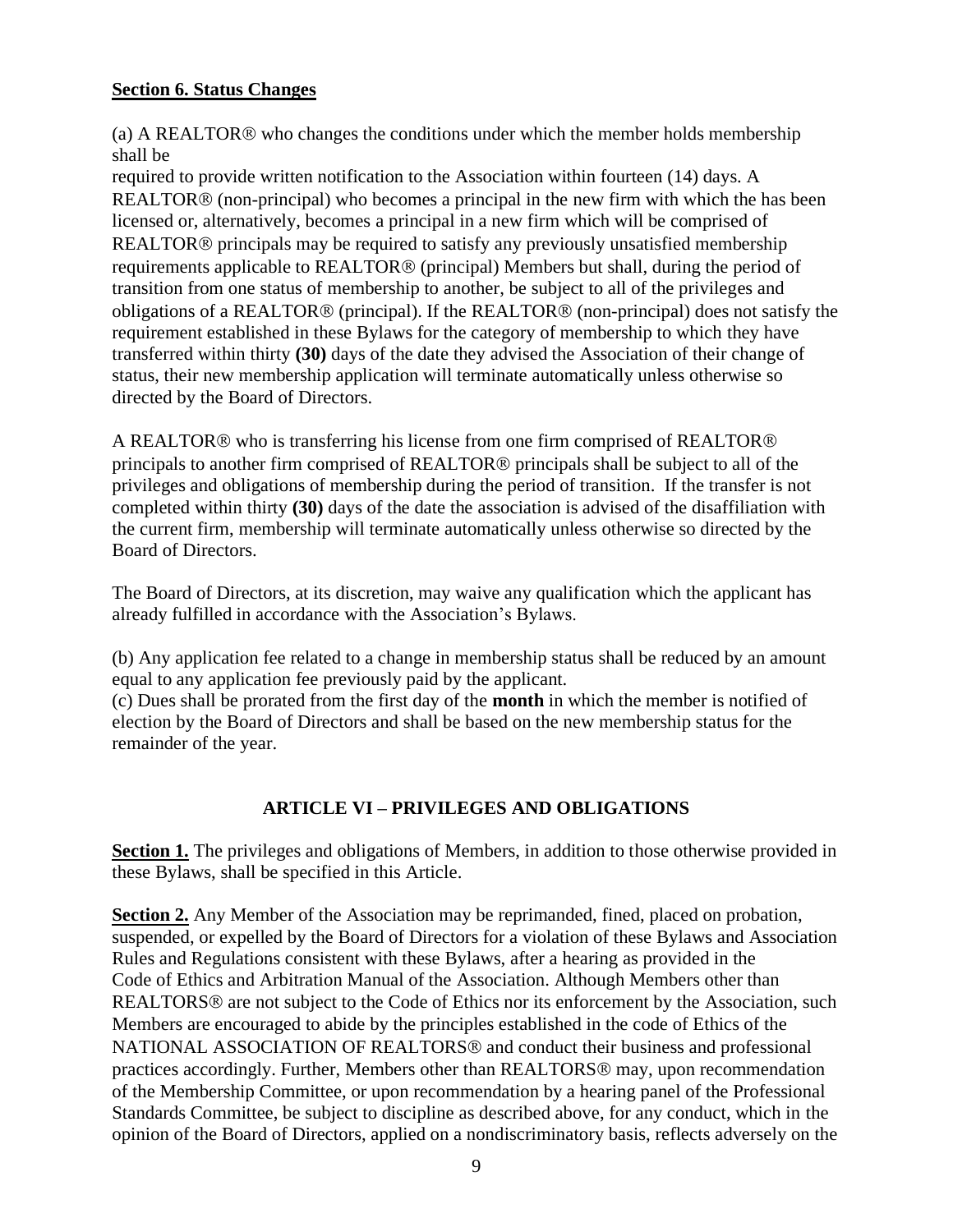terms REALTOR $\circledR$  or REALTORS $\circledR$ , and the real estate industry, or for conduct that is inconsistent with or adverse to the objectives and purposes of the local Association, the State Association, and the NATIONAL ASSOCIATION OF REALTORS<sup>®</sup>.

**Section 3.** Any REALTOR<sup>®</sup> Member of the Association may be disciplined by the Board of Directors for violations of the Code of Ethics or other duties of membership, after a hearing as described in the Code of Ethics and Arbitration Manual of the association, provided that the discipline imposed is consistent with the discipline authorized by the Professional Standards Committee of the NATIONAL ASSOCATION OF REALTORS<sup>®</sup> as set forth in the Code of Ethics and Arbitration Manual of the National Association.

**Section 4.** Resignations of Members shall become effective when received in writing by the Board of Directors, provided, however, that if any Member submitting the resignation is indebted to the Association for dues, fees, fines, or other assessments of the Association or any of its services, departments, divisions, or subsidiaries, the Association may condition the right of the resigning Member to reapply for membership upon payment in full of all such monies owed.

**Section 5.** If a member resigns from the association or otherwise causes membership to terminate with an ethics complaint pending, the complaint shall be processed until the decision of the association with respect to disposition of the complaint is final by this association "if respondent does not hold membership in any other association) or by any other association in which the respondent continues to hold membership. If an ethics respondent resigns or otherwise causes membership in all Boards to terminate before an ethics complaint is filed alleging unethical conduct occurred while the respondent was a REALTOR®, the complaint, once filed shall be processed until the decision of the association with respect to disposition of the complaint is final. In any instance where an ethics hearing is held subsequent to an ethic respondent's resignation or membership termination, any discipline ratified by the Board of Directors shall be held in abeyance until such time as the respondent rejoins an association of REALTORS®.

(a) If a member resigns or otherwise causes membership to terminate, the duty to submit to arbitration (or to mediate if required by the association) continues in effect even after membership lapses or is terminated, provided that the dispute arose while the former member was a REALTOR<sup>®</sup>. (Amended 11/11)

**Section 6.** REALTOR<sup>®</sup> members, whether primary or secondary, in good standing are entitled to vote and to hold elective office in the association; and may use the terms REALTOR® For the purpose of this section, the term "good standing" means the member satisfies the "Obligation of REALTOR® Members", is current with all financial and disciplinary obligations to the association and MLS, has completed any new member requirements, and complies with NAR's Trademark rules.

(a) If a REALTOR® Member is a sole proprietor in a firm, a partner in a partnership or an officer in a corporation and is suspended or expelled, the firm, partnership, or corporation shall not use the terms REALTOR<sup>®</sup> or REALTORS<sup>®</sup> in connection with its business during the period of suspension, or until readmission to REALTOR<sup>®</sup> Membership, or unless connection with the firm, partnership, or corporation is severed, whichever may apply. The membership of all other principals, partners, or corporate officers shall suspend or terminate during the period of suspension of the disciplined Member, or until readmission of the disciplined Member or unless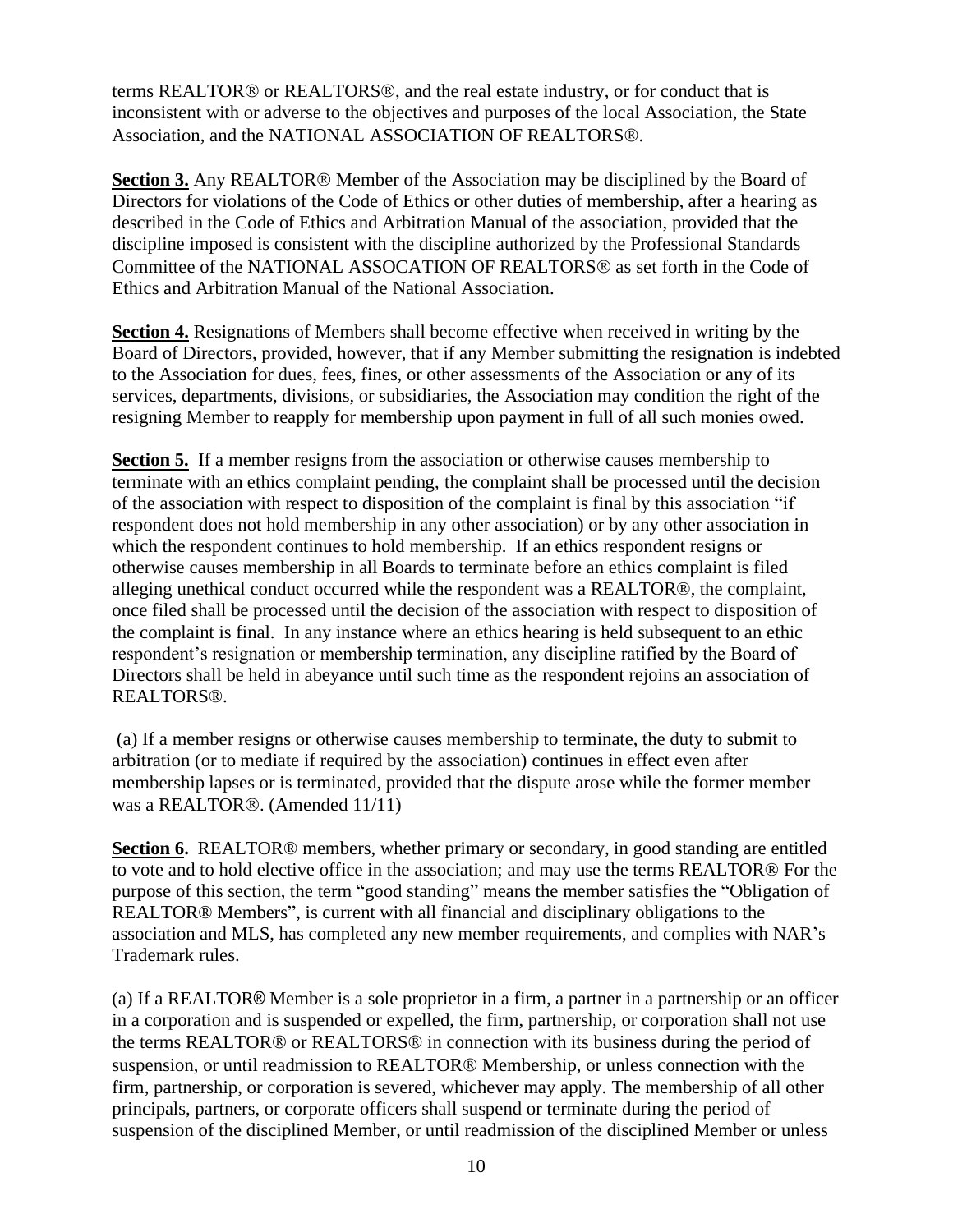connection of the disciplined Member with the firm, partnership, or corporation is severed, whichever may apply. Further, the membership of REALTORS<sup>®</sup> other than principals who are employed by or affiliated as independent contractors with the disciplined Member shall suspend or terminate during the period of suspension of the disciplined Member or until readmission of the disciplined Member or until connection of the disciplined Member with the firm, partnership, or corporation is severed, or unless the REALTOR<sup>®</sup> Member (non-principal) elects to sever his connection with the REALTOR<sup>®</sup> and affiliate with another REALTOR<sup>®</sup> Member in good standing in the Association, whichever may apply.

If a REALTOR<sup>®</sup> Member who is other than a principal in a firm, partnership, or corporation is suspended or expelled, the use of the terms REALTOR<sup>®</sup> or REALTORS<sup>®</sup> by the firm, partnership, or corporation shall not be affected.

(b) In any action taken against a REALTOR<sup>®</sup> Member for suspension or expulsion under Section 6 (a) hereof, notice of such action shall be given to all REALTORS<sup>®</sup> employed by or affiliated as independent contractors with such REALTOR® Member and they shall be advised that the provisions in Article VI, Section 6 (a) shall apply.

**Section 7.** Institute Affiliate Members. Institute Affiliate Members shall have rights and privileges and be subject to obligations prescribed by the Board of Directors consistent with the constitution and bylaws of the NATIONAL ASSOCIATION OF REALTORS<sup>®</sup>.

NOTE: Local associations establish the rights and privileges to be conferred on Institute Affiliate Members except that no Institute Affiliate Member may be granted the right to use the term REALTOR<sup>®</sup>, or the REALTOR<sup>®</sup> logo; to serve as President of the local association; or to be a Participant in the local association's Multiple Listing Service. (Amended 1/02) **Section 8.** Affiliate Members. Affiliate Members shall have rights and privileges and be subject to obligations prescribed by the Board of Directors.

**Section 9.** Public Service Members. Public Service Members shall have rights and privileges and be subject to obligations prescribed by the Board of Directors.

**Section 10.** Honorary Members. Honorary Membership shall confer only the right to attend meetings and participate in discussions.

**Section 11.** Student Members. Student Members shall have rights and privileges and be subject to obligations prescribed by the Board of Directors.

**Section 12.** Certification by REALTOR<sup>®</sup>. "Designated" REALTOR<sup>®</sup> Members of the Association shall certify to the Association during the month of *November* on a form provided by the Association, a complete listing of all individuals licensed or certified in the REALTOR®'S office(s) and shall designate a primary Association for each individual who holds membership. Designated REALTORS<sup>®</sup> shall also identify any non-member licensees in the REALTOR<sup>®</sup>'s  $of\text{fice}(s)$  and if Designated REALTOR $\otimes$  dues have been paid to another Association based on said non-member licensees, the Designated REALTOR® shall identify the Association to which dues have been remitted. These declarations shall be used for purposes of calculating dues under Article X, Section 2 (a) of the Bylaws. "Designated" REALTOR<sup>®</sup> Members shall also notify the Association of any additional individual(s) licensed or certified with the firm(s) within fourteen (14) days of the date of affiliation or severance of the individual.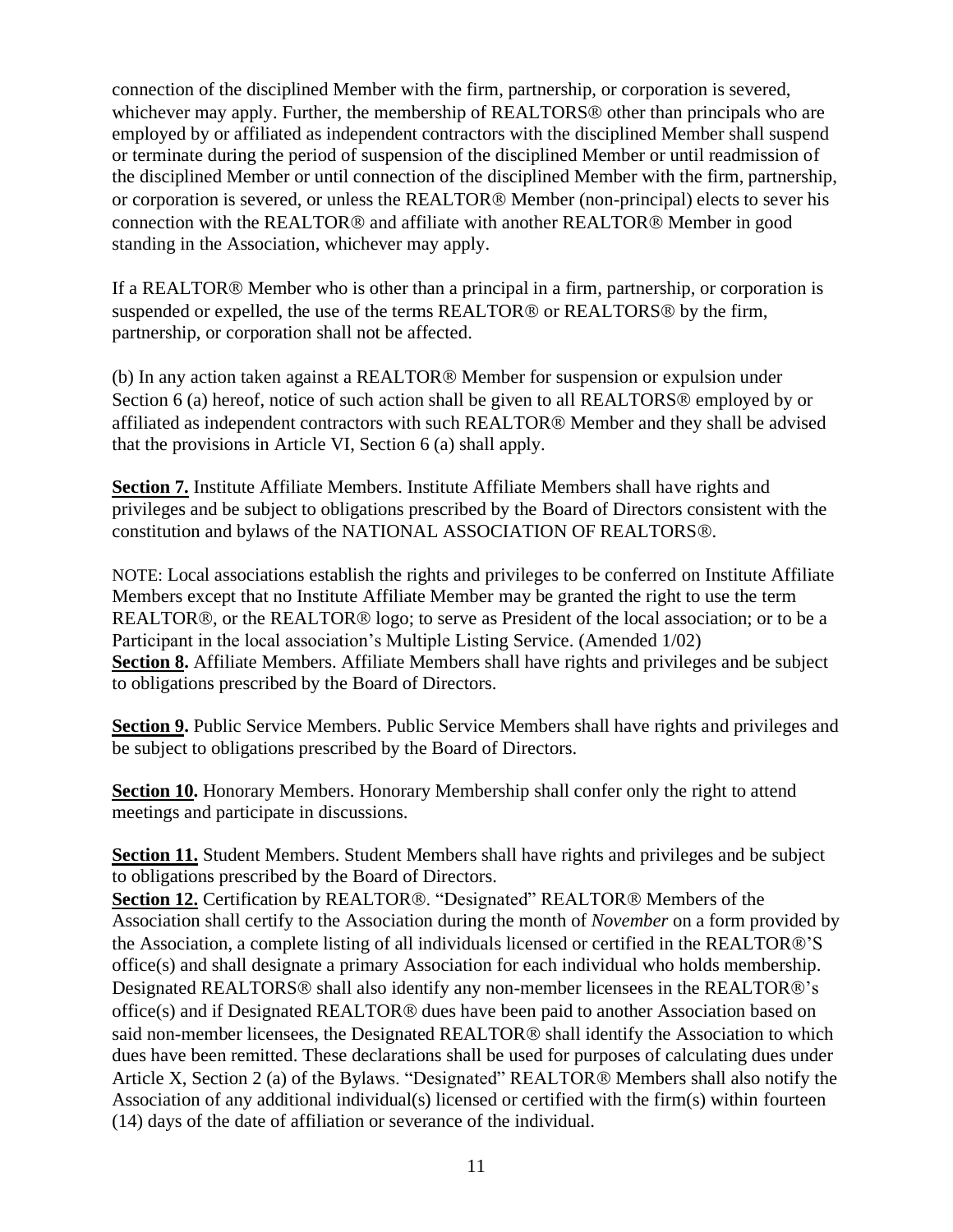**Section 13. Harassment.** Any Member of the Association may be reprimanded, placed on probation, suspended or expelled for harassment of an association MLS employee or Association Officer or Director after an investigation in accordance with the established procedures of the association. As used in this Section, harassment means any verbal or physical conduct including threatening or obscene language, unwelcome sexual advances, stalking, actions including strikes, shoves, kicks, or other similar physical contact, or threats to do the same, or any other conduct with the purpose of effect of unreasonably interfering with an individual's work performance by creating a hostile, intimidating or offensive work environment. The decision of the appropriate disciplinary action to be taken shall be made by the investigatory team comprised of the President, and President-elect and/or Vice President and one member of the Board of Directors selected by the highest ranking officer not named in the complaint, upon consultation with counsel for the association. Disciplinary action may include any sanction authorized in the association's Code of Ethics and Arbitration Manual. If the complaint names the President, President-Elect or Vice President, they may not participate in the proceeding and shall be replaced by the Immediate Past President or, alternatively, by another member of the Board of Directors selected by the highest ranking officer not named in the complaint. (Amended 5/09)

NOTE: Suggested procedures for processing complaints of harassment are available online through *http://www.REALTOR.org*, or from the Member Policy Department. (Amended 5/08)

## **ARTICLE VII – PROFESSIONAL STANDARDS AND ARBITRATION**

**Section 1.** The responsibility of the Association and of Association Members relating to the enforcement of the code of Ethics, the disciplining of Members, and the arbitration of disputes, and the organization and procedures incident thereto shall be governed by the Code of Ethics and Arbitration Manual of the Association, as from time to time amended, which by this reference is made a part of these Bylaws, provided however, that any provision deemed inconsistent with state law shall be deleted or amended to comply with the state law.

**Section 2.** It shall be the duty and responsibility of every REALTOR® member of this association to safeguard and promote the standards, interest, and welfare of the association and the real estate profession, and to protect against conduct that may cause a lack of public confidence in the real estate profession or in REALTORS®. REALTOR® members also must abide by the governing documents and policies of the association, State Association, and the NATIONAL ASSOCIATION OF REALTORS®, as well as the Code of Ethics of the NATIONAL ASSOCIATION OF REALTORS®, including the duty to arbitrate controversies arising out of real estate transactions as specified by Article 17 of the Code of Ethics, and in accordance with the procedures set forth in the *Code of Ethics and Arbitration Manual*.

Every REALTOR member shall maintain a high level of integrity and adhere to the association's membership criteria. Any violent act or threat of violence to person or property, hateful conduct, or acts of moral turpitude impacting the public shall not be tolerated and may be cause for disciplinary action, up to and including termination of membership.

**Section 3.** The responsibility of the Association and Association members relating to the enforcement of the Code of Ethics, the disciplining of members, the arbitration of disputes, and the organization and procedures incident thereto, shall be consistent with the cooperative professional standards enforcement agreement entered into by the Association, which by this reference is made a part of these Bylaws.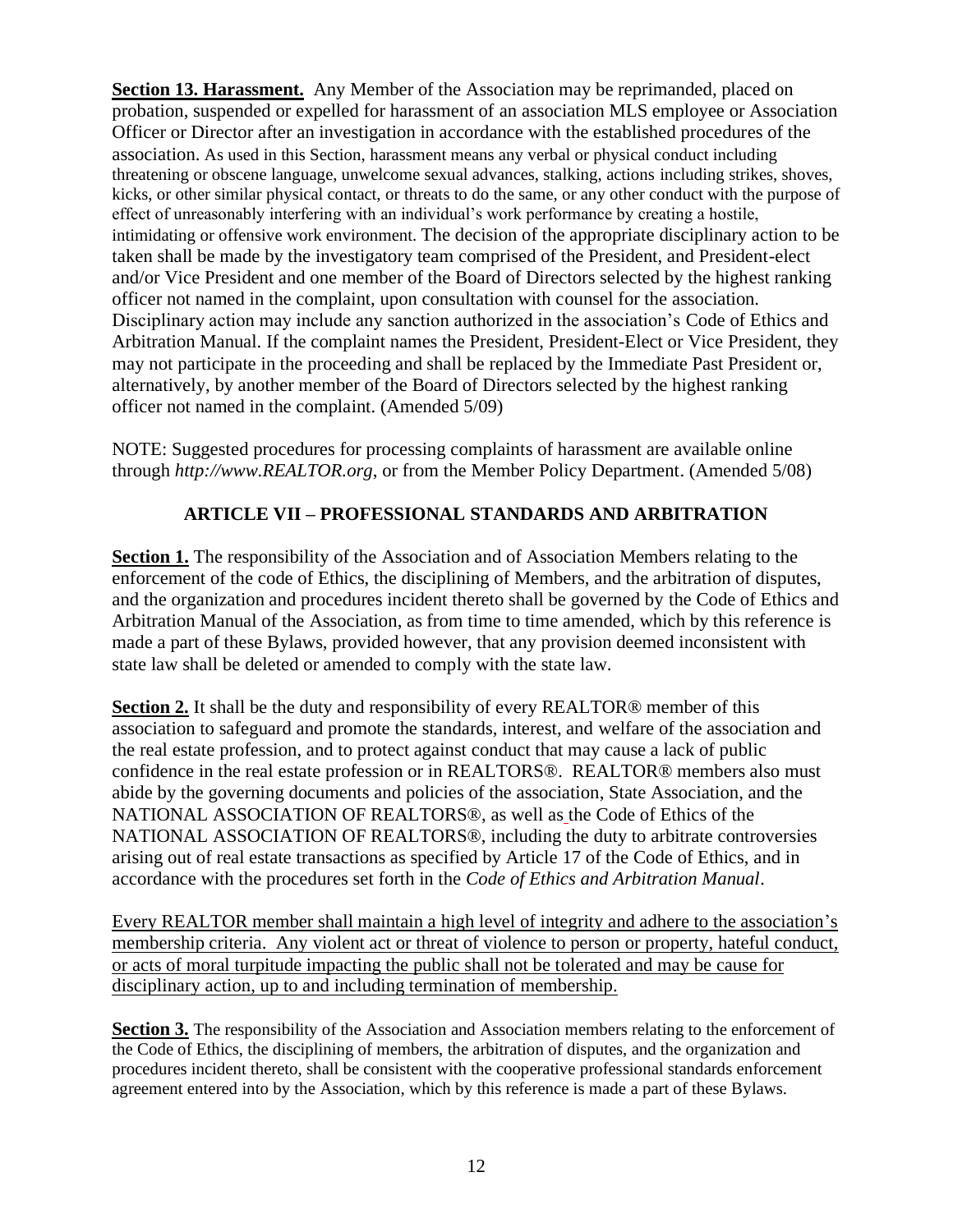*(Tri-board agreement – Greater Claremont, Sunapee Region and Upper Valley (Hanover Lebanon) Associations 1/1/97)*

**Section 3-a.** The Association hereby adopts the optional Mediation procedures and the optional Escrow of Award procedures as set forth in the Code of Ethics and Arbitration Manual of the National Association of REALTORS®, and as from time to time amended.

### **ARTICLE VIII – USE OF THE TERMS REALTOR AND REALTORS**

**Section 1.** Use of the terms REALTOR<sup>®</sup> and REALTORS<sup>®</sup> by Members shall, at all times, be subject to the provisions of the constitution and Bylaws of the NATIONAL ASSOCIATION OF REALTORS<sup>®</sup> and to the Rules and Regulations prescribed by its Board of Directors. The Association shall have the authority to control, jointly and in full cooperation with the NATIONAL ASSOCIATION OF REALTORS<sup>®</sup>, use of the terms within its jurisdiction. Any misuse of the terms by members is a violation of a membership duty and may subject members to disciplinary action by the Board of Directors after a hearing as provided for in the association's Code of Ethics and Arbitration Manual. (Amended 06/2006)

**Section 2.** REALTOR<sup>®</sup> Members of the Association shall have the privilege of using the terms REALTOR<sup>®</sup> and REALTORS<sup>®</sup> in connection with their places of business within the state or a state contiguous thereto so long as they remain REALTOR® Members in good standing. No other class of Members shall have this privilege.

**Section 3.** A REALTOR<sup>®</sup> Member who is a principal of a real estate firm, partnership, or corporation may use the terms REALTOR<sup>®</sup> and REALTORS<sup>®</sup> only if all the principals of such firm, partnership, or corporation who are actively engaged in the real estate profession within the state or a state contiguous thereto are REALTOR<sup>®</sup> Members of the Association or Institute Affiliate Members as described in Section 1(b) of Article IV.

(a) In the case of a REALTOR<sup>®</sup> Member who is a principal of a real estate firm, partnership, or corporation whose business activity is substantially all commercial, the right to use the term REALTOR<sup>®</sup> or REALTORS<sup>®</sup> shall be limited to office locations in which a principal, partner, corporate officer, or branch office manager of the firm, partnership, or corporation holds REALTOR<sup>®</sup> membership. If a firm, partnership, or corporation operates additional places of business in which no principal, partner, corporate officer, or branch office manager holds REALTOR<sup>®</sup> membership, the term REALTOR<sup>®</sup> or REALTORS<sup>®</sup> may not be used in any reference to those additional places of business. (Amended 1/01)

**Section 4.** Institute Affiliate Members shall not use the terms REALTOR® or REALTORS®, nor the imprint of the emblem seal of the NATIONAL ASSOCIATION OF REALTORS®.

### **ARTICLE IX – STATE AND NATIONAL MEMBERSHIPS**

**Section 1.** The Association shall be a Member of the NATIONAL ASSOCIATION OF REALTORS<sup>®</sup> and the New Hampshire Association of REALTORS<sup>®</sup>. By reason of the Association's Membership, each REALTOR<sup>®</sup> Member of the Member Association shall be entitled to membership in the NATIONAL ASSOCIATION OF REALTORS® and the New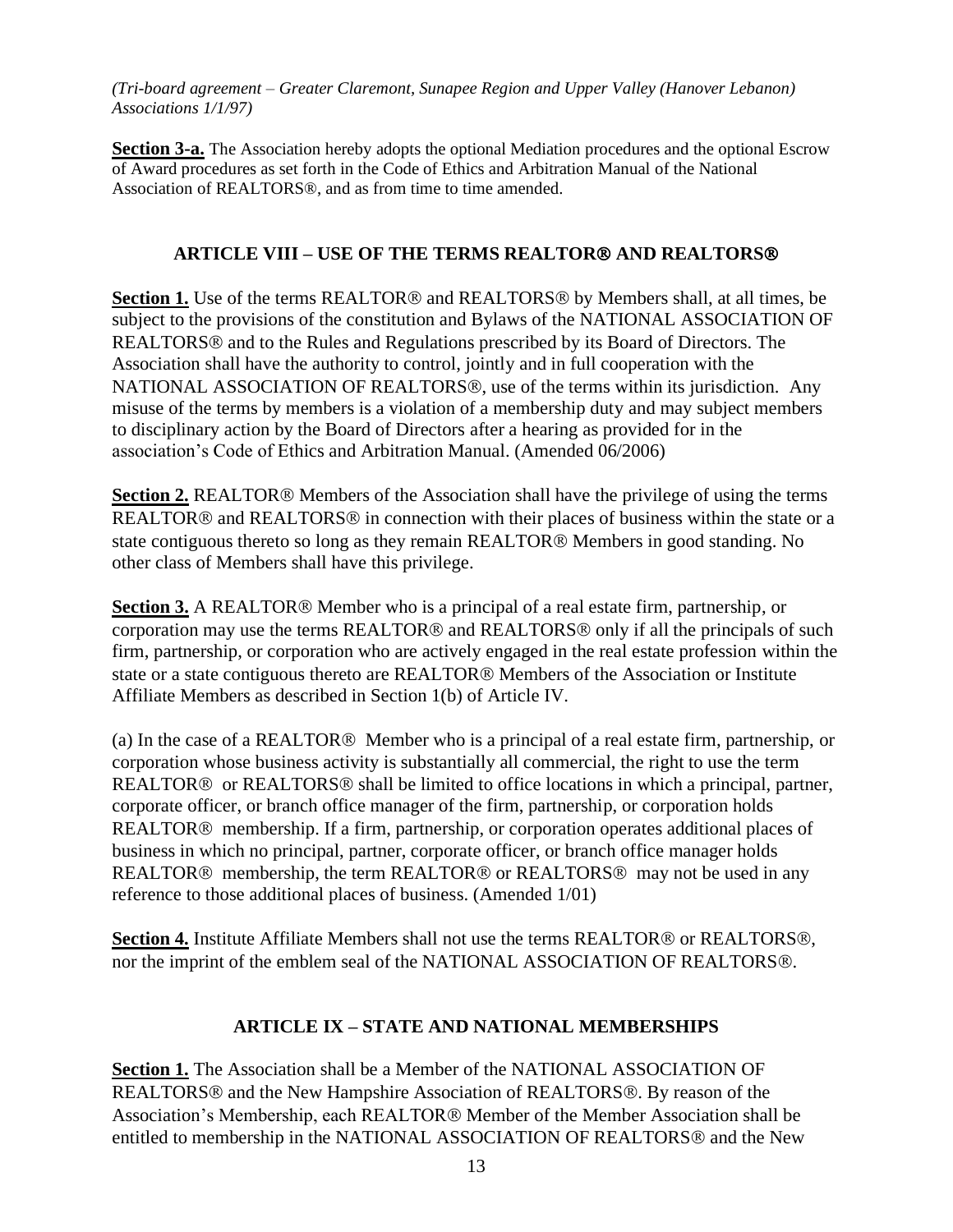Hampshire Association of REALTORS<sup>®</sup> without further payment of dues. The Association shall continue as a Member of the State and National Associations, unless by a majority vote of all of its REALTOR<sup>®</sup> Members, decision is made to withdraw, in which case the State and National Associations shall be notified at least one month in advance of the date designated for the termination of such membership.

**Section 2.** The Association recognizes the exclusive property rights of the NATIONAL ASSOCIATION OF REALTORS<sup>®</sup> in the terms REALTOR<sup>®</sup> and REALTORS<sup>®</sup>. The Association shall discontinue use of the terms in any form in its name, upon ceasing to be a member of the National Association, or upon a determination by the Board of Directors of the National Association that it has violated the conditions imposed upon the terms.

**Section 3.** The Association adopts the Code of Ethics of the NATIONAL ASSOCIATION OF REALTORS<sup>®</sup> and agrees to enforce the Code among its REALTOR<sup>®</sup> Members. The association and all of its members agree to abide by the Constitution, Bylaws, Rules and Regulations, and policies of the National Association and the New Hampshire Association of REALTORS®

## **ARTICLE X - DUES AND ASSESSMENTS**

**Section 1. Application Fee.** The Board of Directors may adopt an application fee for REALTOR<sup>®</sup> Membership in reasonable amount, not exceeding three times the amount of the annual dues for REALTOR® Membership, which shall be required to accompany each application for REALTOR<sup>®</sup> Membership and which shall become the property of the Association upon final approval of the application.

**Section 2. Dues.** The annual dues of Members shall be as follows:

(a) REALTOR  $\circledR$  Members. The annual dues of each Designated REALTOR  $\circledR$  shall be in such amount as established annually by the Board of Directors, plus an additional amount to be established annually by the Board of Directors times the number of real estate salespersons and licensed and certified appraisers who (1) are employed by or affiliated as independent contractors, or who are otherwise directly or indirectly licensed with such REALTOR Member, and (2) are not REALTOR<sup>®</sup> Members of any Association in the state or a state contiguous thereto or Institute Affiliate Members of the Association. In calculating the dues payable to the Association by a Designated REALTOR Member, non-member licensees as defined in Section 2 (a) (1) and (2) of this Article shall not be included in the computation of dues if the DR has paid dues based on said non-member licensees in another Association in the state, provided the DR notifies the Association in writing of the identity of the Association to which dues have been remitted. In the case of a Designated REALTOR® Member in a firm, partnership, or corporation whose business activity is substantially all commercial, any assessments for non-member licensees shall be limited to licensees affiliated with the Designated REALTOR® (as defined in (1) and (2) of this paragraph) in the office where the Designated REALTOR® holds membership, and any other offices of the firm located within the jurisdiction of this association. (Amended 1/01)

(1) For the purpose of this Section, a REALTOR Member of a Member Association shall be held to be any Member who has a place or places of business within the state or a state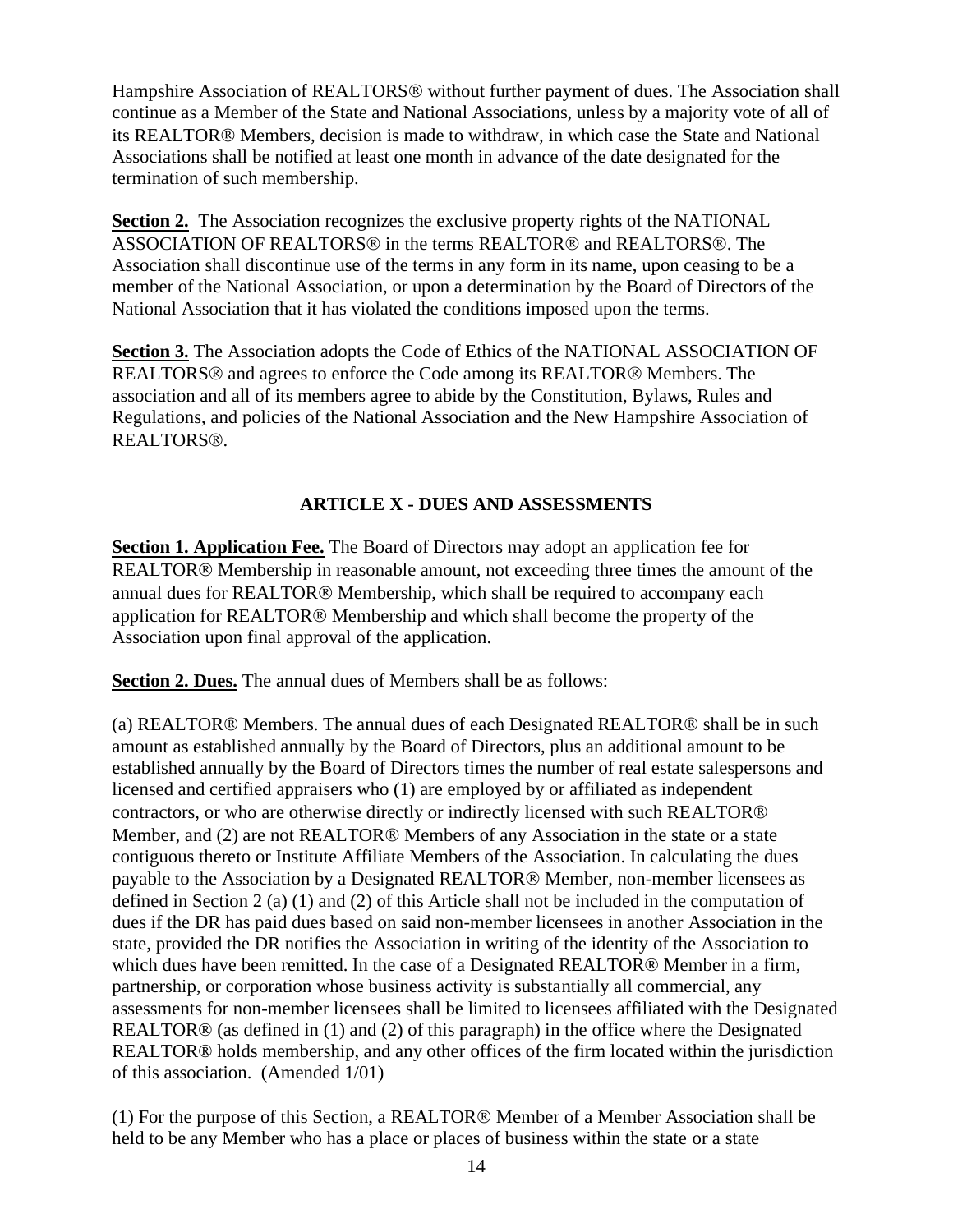contiguous thereto and who, as a principal, partner, corporate officer, or branch office manager of a real estate firm, partnership, or corporation, is actively engaged in the real estate profession as defined in Article III, Section 1, of the Constitution of the NATIONAL ASSOCIATION OF REALTORS<sup>®</sup>. An individual shall be deemed to be licensed with a REALTOR<sup>®</sup> if the license of the individual is held by the REALTOR®, or by any broker who is licensed with the REALTOR®, or by any entity in which the REALTOR® has a direct or indirect ownership interest provided that such licensee is not otherwise included in the computation of dues payable by the principal, partner, or corporate officer or branch office manager of the entity.

A REALTOR® with a direct or indirect ownership interest in an entity engaged exclusively in soliciting and/or referring clients and customers to the REALTOR® for consideration on a substantially exclusive basis shall annually file with the association on a form approved by the association a list of the licensees affiliated with that entity and shall certify that all of the licensees affiliated with the entity are solely engaged in referring clients and customers and are not engaged in listing, selling, leasing, renting, managing, counseling or appraising real property. The individuals disclosed on such form shall not be deemed to be licensed with the REALTOR® filing the form for purposes of this Section and shall not be included in calculating the annual dues of the Designated REALTOR®.

The exemption for any licensee included on the certification form shall automatically be revoked upon the individual being engaged in real estate licensed activities (listing, selling, leasing, renting, managing, counseling, or appraising real property) other than referrals, and dues for the current fiscal year shall be payable.

Membership dues shall be prorated for any licensee included on a certification form submitted to the association who during the same calendar year applies for REALTOR® or REALTOR®- Associate membership in the association. However, membership dues shall not be prorated if the licensee held REALTOR® or REALTOR®-Associate membership during the preceding calendar year. (Amended 11/09)

(b) REALTOR Members. The annual dues of REALTOR Members other than the Designated REALTOR $\circledR$  shall be as established annually by the Board of Directors. (Amended 1/05)

(c) Institute Affiliate Members. The annual dues of each Institute Affiliate Member shall be as established in Article II of the Bylaws of the NATIONAL ASSOCIATION OF REALTORS®.

NOTE: The Institutes, Societies and Councils of the National Association shall be responsible for collecting and remitting dues to the National Association for Institute Affiliate Members (\$105.00). The National Association shall credit (\$35.00) to the account of a local association for each Institute Affiliate Member whose office address is within the assigned territorial jurisdiction of that association, provided, however, if the office location is also within the territorial jurisdiction of a Commercial Overlay Association (COB), the (\$35.00) amount will be credited to the COB, unless the Institute Affiliate Member directs that the dues be distributed to the other association. The National Association shall also credit (\$35.00) to the account of state associations for each Institute Affiliate Member whose office is located within the territorial jurisdiction of the state association. Local and state associations may not establish any additional entrance, initiation fees or dues for Institute Affiliate Members, but may provide service packages to which Institute Affiliate Members may voluntarily subscribe. (Amended 11/13)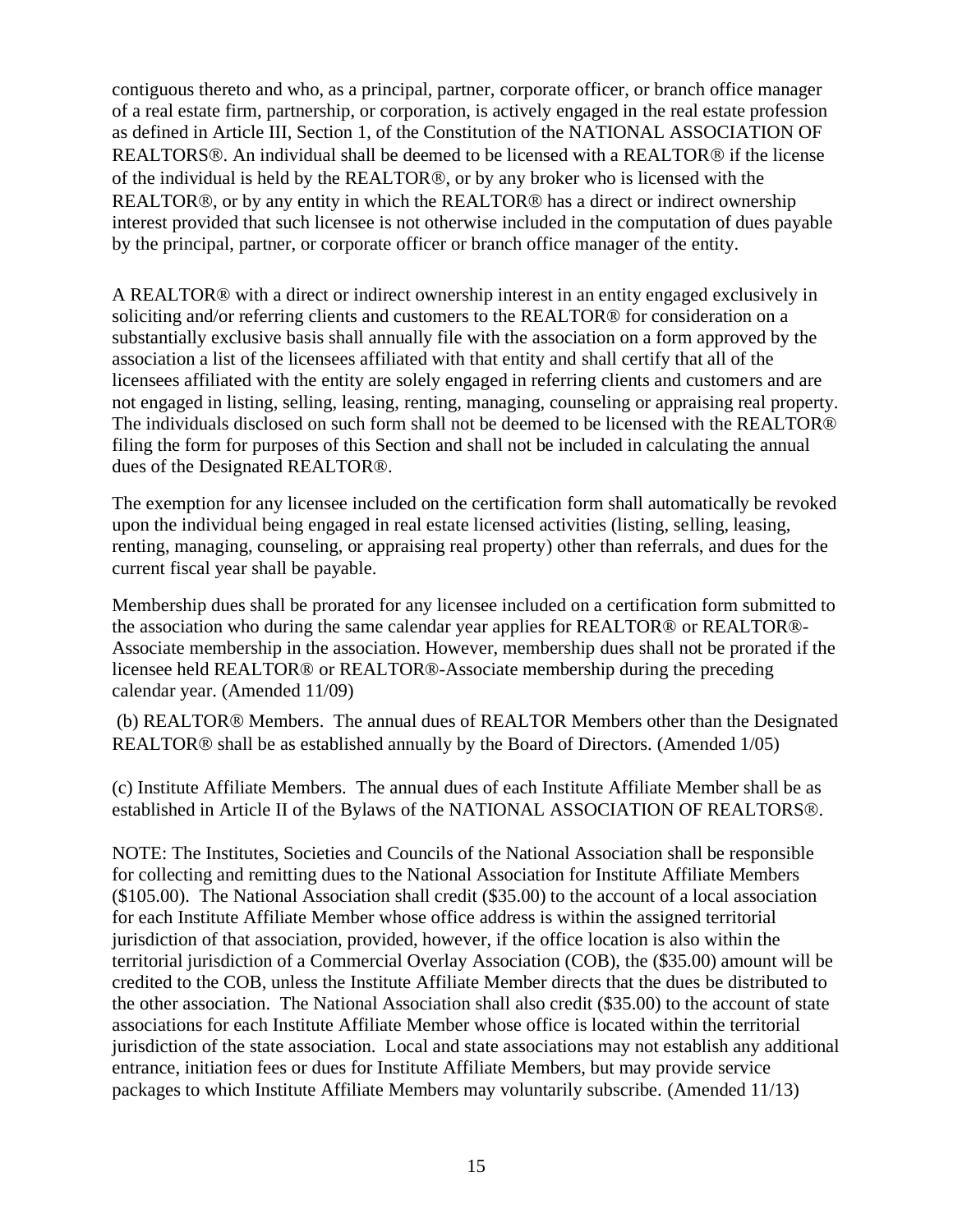(d) Affiliate Members. The annual dues of each Affiliate Member shall be in such amount as established annually by the Board of Directors.

(e) Public Service Members. The annual dues of each Public Service Member shall be in such amount as established annually by the Board of Directors.

(f) Honorary Members. Dues payable, if any, shall be at the discretion of the Board of Directors.

(g) Student Members. Dues payable, if any, shall be at the discretion of the Board of Directors.

(h) Member-At-Large. Dues payable, if any, shall be at the discretion of the Board of Directors.

**Section 3. Dues Payable.** Dues for all members shall be payable annually in advance on the first day of January. Annual dues received after January 15 will be assessed a late fee per individual member, an additional late fee if later than February 1*.* Dues shall be computed from the first day of the quarter in which a Member applies for Membership and shall be prorated for the remainder of the year. Dues for new members shall be computed from the date of application and granting of provisional membership.

(a) In the event a sales licensee or licensed or certified appraiser who holds REALTOR membership is dropped for nonpayment of Association dues, and the individual remains with the designated REALTOR®'s firm, the dues obligation of the "designated" REALTOR® (as set forth in Article X, Section 2, (a) will be increased to reflect the addition of a non-member licensee. Dues shall be calculated from the first day of the current fiscal year and are payable within 30 days of the notice of termination.

**Section 4. Nonpayment of Financial Obligations.** If dues, fees, fines, or other assessments including amounts owed to the association or the Association's Multiple Listing Service are not paid within one (1) month after the due date, the non-paying Member is subject to suspension at the discretion of the Board of Directors. Two (2) months after the due date, membership of the non-paying Member may be terminated at the discretion of the Board of Directors. Three (3) months after the due date, membership of the non-paying Member shall automatically terminate unless within that time the amount due is paid. However, no action shall be taken to suspend or expel a Member for nonpayment of disputed amounts until the accuracy of the amount owed has been confirmed by the Board of Directors. A former Member who has had his membership terminated for nonpayment of dues, fees, fines, or other assessments duly levied in accordance with the provisions of these Bylaws or the provisions of other Rules and Regulations of the Association or any of its services, department, divisions or subsidiaries may apply for reinstatement in a manner prescribed for new applicants for membership, after making payment in full of all accounts due as of the date of termination.

**Section 5. Deposit.** All monies received by the Association for any purpose shall be deposited to the credit of the Association in a financial institution or institutions selected by resolution of the Board of Directors.

**Section 6. Expenditures.** The Board of Directors shall administer the day-to-day finances of the Association. Capital expenditures in excess of \$1,000 may not be made unless authorized by a majority vote of the membership at any meeting where a quorum is present (25% of the members eligible to vote).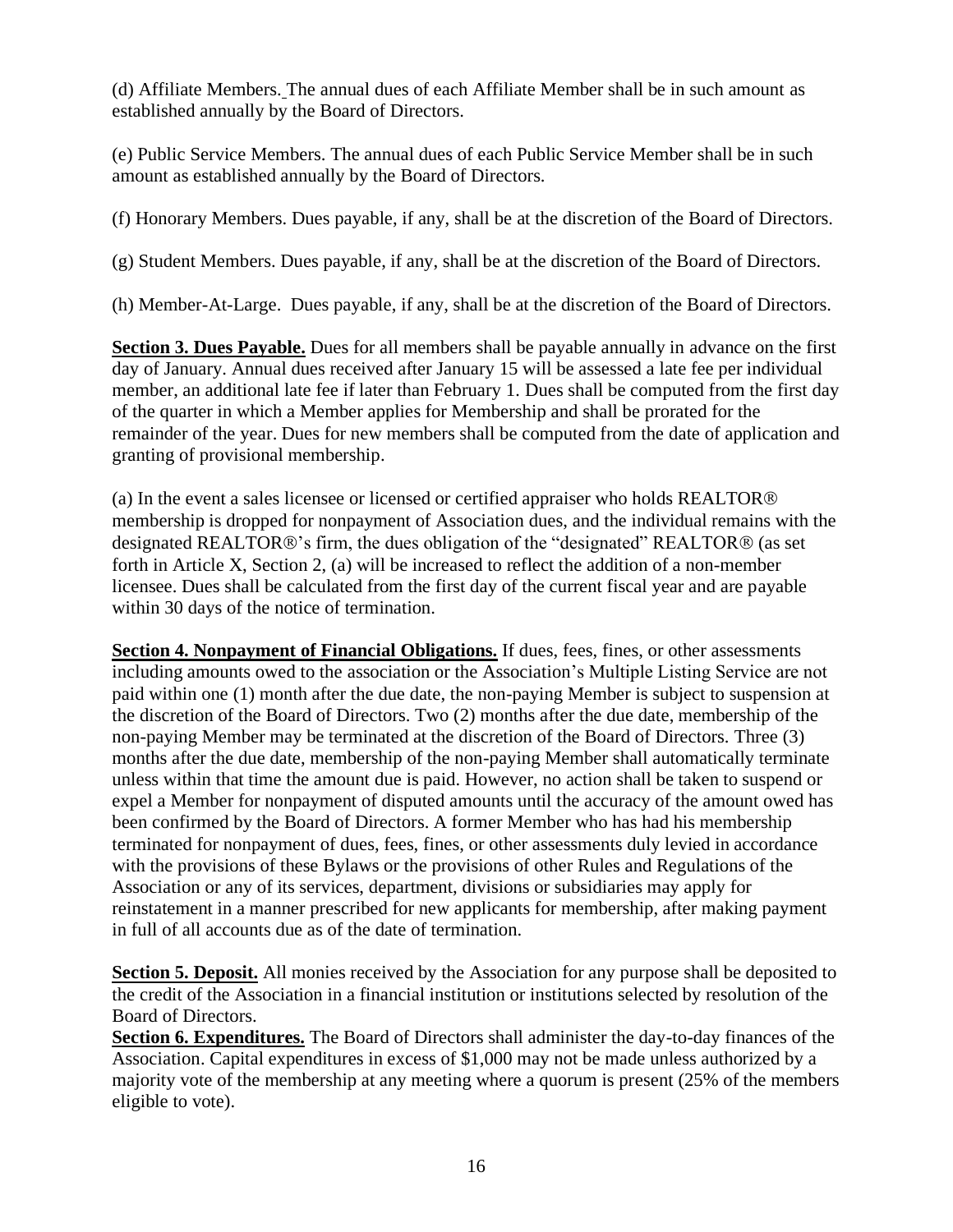#### **Section 7. Notice of Dues, Fees, Fines, Assessments, and Other Financial Obligations of**

**Members.** All dues, fees, fines, assessments, or other financial obligations to the Association or Association Multiple Listing Service shall be noticed to the delinquent Association Member in writing setting forth the amount owed and due date.

**Section 8.** The dues of REALTOR<sup>®</sup> Members who are REALTOR<sup>®</sup> Emeriti (as recognized by the National Association), Past Presidents and past treasurers of the National Association or recipients of the Distinguished Service Award shall be as determined by the Board of Directors. (Amended 11/13)

NOTE: A Member Association's dues obligation to the National Association is reduced by an amount equal to the amount which the Association is assessed for a REALTOR® Member, times the number of REALTOR® Emeriti (as recognized by the National Association), Past Presidents and past treasurers of the National Association, and recipients of the Distinguished Service Award of the National Association who are REALTOR® Members of the Association. The dues obligation of such individuals to the local Association should be reduced to reflect the reduction in the Association's dues obligation to the National Association. The Association may, at its option, choose to have no dues requirement for such individuals except as may be required to meet the Association's obligation to the State Association with respect to such individuals. Member Associations should determine whether the dues payable by the Association to the State Association are reduced with respect to such individuals. It should be noted that this does not affect a "designated" REALTOR®'s dues obligation to the Association with respect to those licensees employed by or affiliated with the "designated" REALTOR® who are not Members of the local Association. (Amended 11/13)

### **ARTICLE XI – OFFICERS AND DIRECTORS**

**Section 1. Officers.** The elected officers of the Association shall be a President, a Vice President, a Secretary, and a Treasurer. The Secretary and Treasurer may be the same person. They shall be elected for terms of one year.

**Section 2. Duties of Officers.** The duties of the officers shall be such as their titles, by general usage, would indicate and such as may be assigned to them by the Board of Directors. It shall be the particular duty of the Chief Staff Executive to keep the records of the Association and to carry on all necessary correspondence with the NATIONAL ASSOCIATION OF REALTORS and the New Hampshire Association of REALTORS®.

**Section 3. Board of Directors.** The governing body of the Association shall be a Board of Directors consisting of the elected officers and *at least* five REALTOR<sup>®</sup> Members of the Association. Directors shall be elected to serve for a term of three years, except that at organization, one-third of the elected Directors shall be elected for terms of one, two, and three years, respectively, or for less terms as may be necessary to complete the first fiscal year. Thereafter, as many Directors shall be elected each year as required to fill vacancies.

The governing body of the Association shall be a Board of Directors consisting of the elected officers, the immediate Past President of the Association, the State Director, the NEREN Director and five (5) other REALTOR® members of the Association who shall be known as the Local Directors. All Officers and Directors shall be elected for a term of one year and are eligible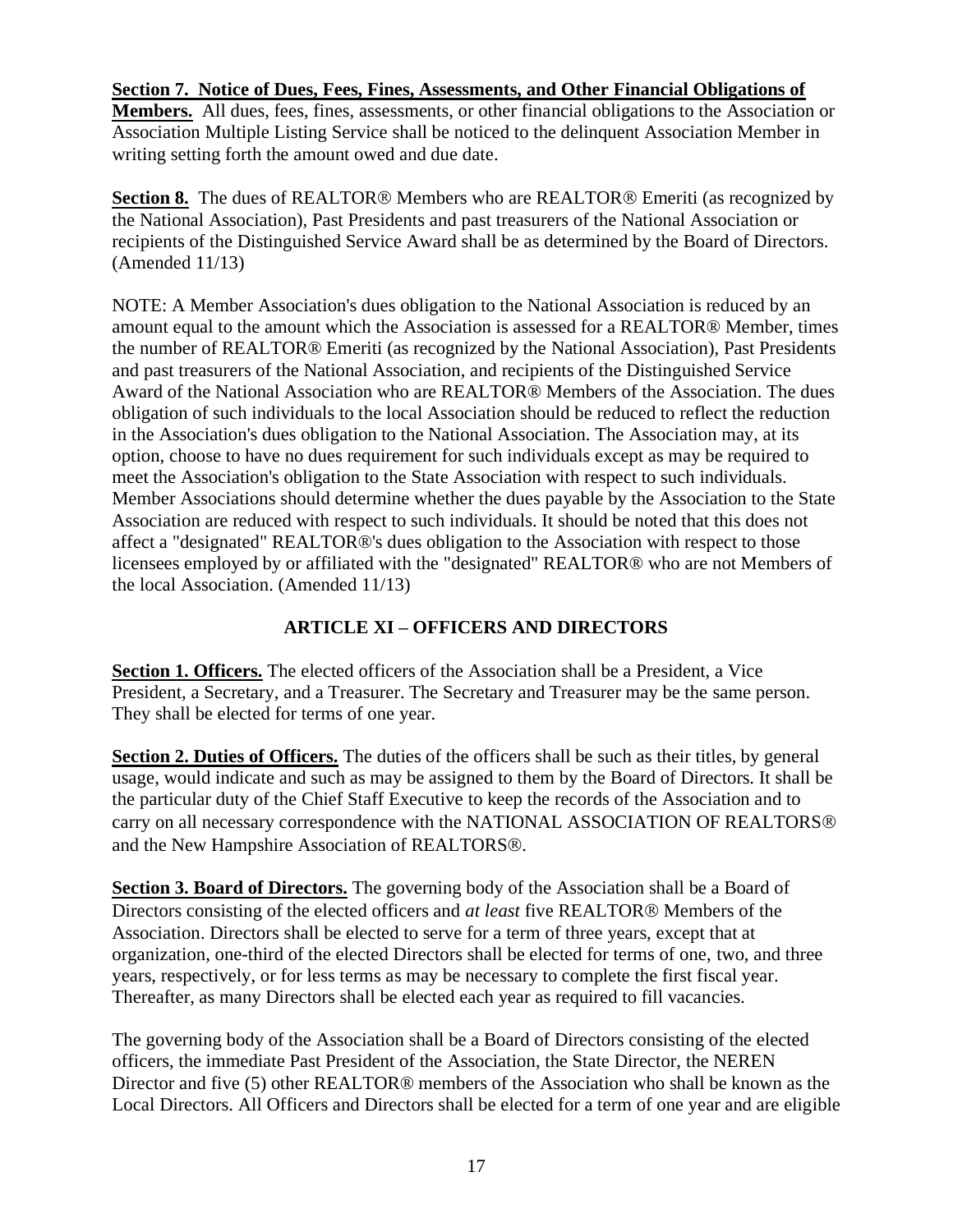for re-election of the Association. The immediate Past President and the State Director may be the same person.

**Section 4. State Director**. In accordance with the Bylaws of the New Hampshire Association of REALTORS®, there shall be a State Director who in addition to the President will represent the Association on the Board of Directors of the State Association. The State Director shall be elected for a term of one year.

## **Section 5. Election of Officers and Directors**.

(a) At least two (2) months before the annual election a Nominating Committee of *at least* three REALTOR<sup>®</sup> Members shall be appointed by the President with the approval of the Board of Directors. The Nominating Committee shall select one candidate for each office and one candidate for each place to be filled on the Board of Directors. The report of the Nominating Committee shall be mailed to each Member eligible to vote at least three (3) weeks preceding election. Additional candidates for the offices to be filled may be placed in nomination by submitting their name in writing to the Chief Staff Executive at least two (2) weeks before the election. The Chief Staff Executive shall send notice of such additional nominations to all members eligible to vote before the election.

(b) The election of Officers and Directors shall take place at the annual meeting. Election shall be by voice vote, or if necessary by a show of hands, or if necessary by ballot and all votes shall be cast in person. The names of all candidates and the offices for which they are nominated shall be provided to all members eligible to vote.

(c) The President, with the approval of the Board of Directors, shall appoint an election committee of two REALTOR<sup>®</sup> members to conduct the election. In case of a tie vote, the issue shall be determined by lot.

**Section 6. Vacancies.** Vacancies among the Officers and Board of Directors shall be filled by a simple majority vote of the Board of Directors until the next annual election.

**Section 7. Removal of Officers and Directors.** In the event that an Officer or Director is deemed to be incapable of fulfilling the duties for which elected, but will not resign from office voluntarily, the Officer or Director may be removed from office under the following procedure:

(a) A petition requiring the removal of an Officer or Director and signed by not less than one-third of the voting membership or a majority of all Directors shall be filed with the President, or if the President is the subject of the petition, with the next ranking officer, and shall specifically set forth the reasons the individual is deemed disqualified from further service.

(b) Upon receipt of the petition, and not less than twenty (20) days or more than forty-five (45) days thereafter, a special meeting of the voting membership of the Association shall be held, and the sole business of the meeting shall be to consider the charge against the Officer or Director and to render a decision on such petition.

(c) The special meeting shall be noticed to all voting Members at least ten (10) days prior to the meeting, and shall be conducted by the President of the Association unless the President's continued service in office is being considered at the meeting. In such case, the next-ranking officer will conduct the meeting of the hearing by the Members. Provided a quorum is present, a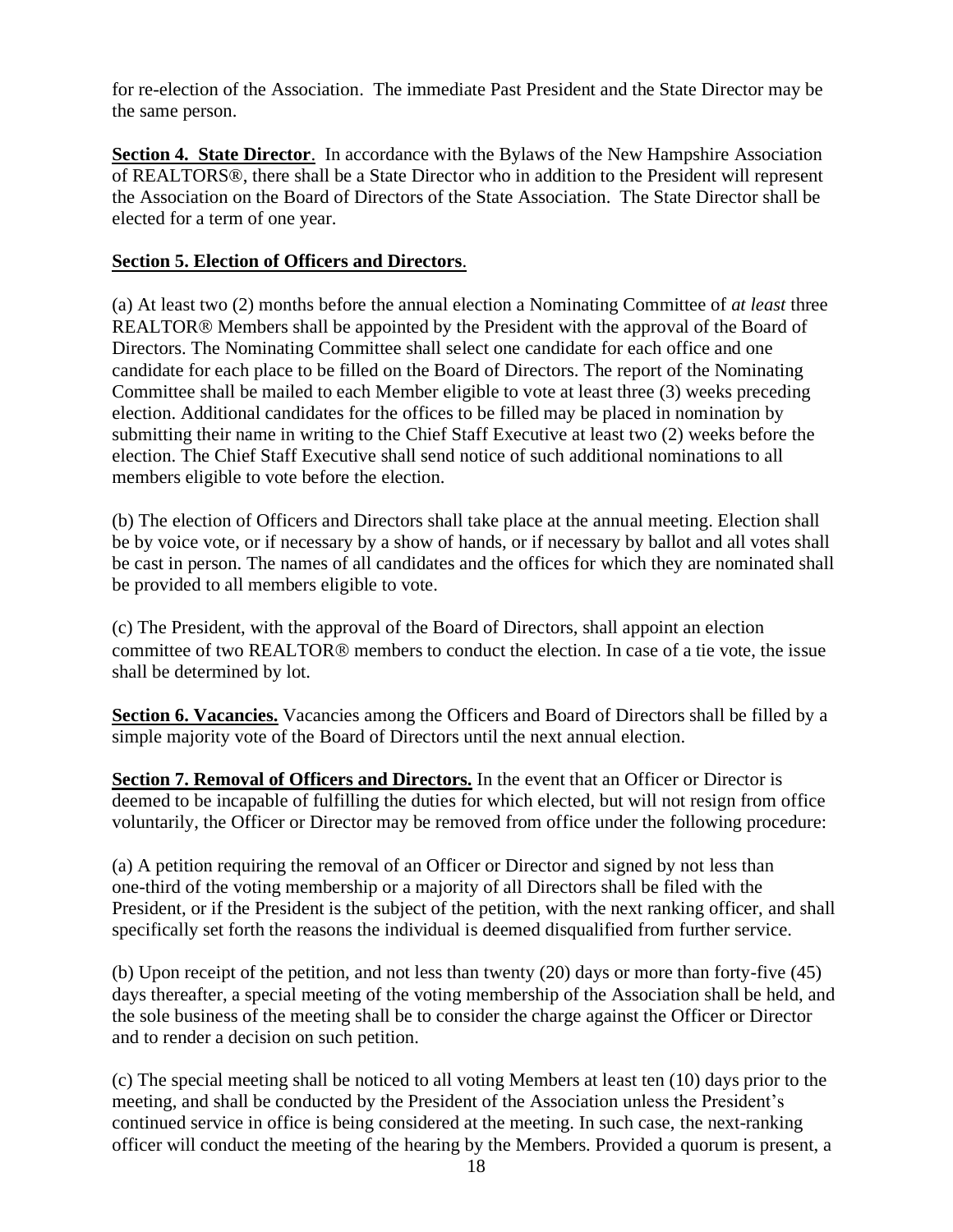three-fourth's (3/4ths) vote of Members present and voting shall be required for removal from office.

**Section 8. Chief Staff Executive**. The Board of Directors may employ a paid Executive Officer or other paid staff and assign such duties of the Association, its committees, or its Multiple Listing Service as the Association deems appropriate.

## **ARTICLE XII – MEETINGS**

**Section 1. Annual Meeting.** The annual meeting of the Association shall be held during *November* of each year, the date, place and hour to be designated by the Board of Directors.

## Section 2. Meetings of Directors. **The Board of Directors shall designate a regular time and place of meeting. ARTICLE XII – MEETINGS**

**Section 3. Other Meetings.** Meetings of the Members may be held at such other times as the President or the Board of Directors may determine, or upon the written request of at least ten percent (10%) of the Members eligible to vote.

**Section 4. Notice of Meetings.** Written notice shall be given to every Member entitled to participate in the meeting at least one (1) week preceding all meetings. If a special meeting is called, it shall be accompanied by a statement of the purpose of the meeting.

**Section 5. Quorum.** A quorum for the transaction of business at general and/or special meetings of the membership shall consist of 25% of the Members eligible to vote, except as may otherwise be required by state law. (Amended 5/13)

**Section 6. Electronic Transaction of Business.** To the fullest extent permitted by law, the Board of Directors or membership may conduct business by electronic means.

**Section 7. Action without Meeting**. Unless specifically prohibited by the articles of incorporation, any action required or permitted to be taken at a meeting of the Board of Directors may be taken without a meeting if a consent in writing, setting forth the action so taken, shall be signed by all of the directors. The consent shall be evidenced by one or more written approvals, each of which sets forth the action taken and bears the signature of one or more directors. All the approvals evidencing the consent shall be delivered to the *Chief Staff Executive* to be filed in the corporate records. The action taken shall be effective when all the directors have approved the consent unless the consent specifies a different effective date.

**Section 8. Meeting Attendance.** Failure of an active Member to attend a minimum of two (2) regular meetings in any calendar year will make them subject to guidelines for fees, fines and assessments, without valid cause. Will be construed as a resignation and as such must be submitted to the Board of Directors for action. Application for reinstatement may be made at any time thereafter upon payment of a reinstatement fee and any unpaid dues. A quorum for the transaction of business shall be a majority of the board of directors, except as may otherwise be required by state law. (Amended 5/13)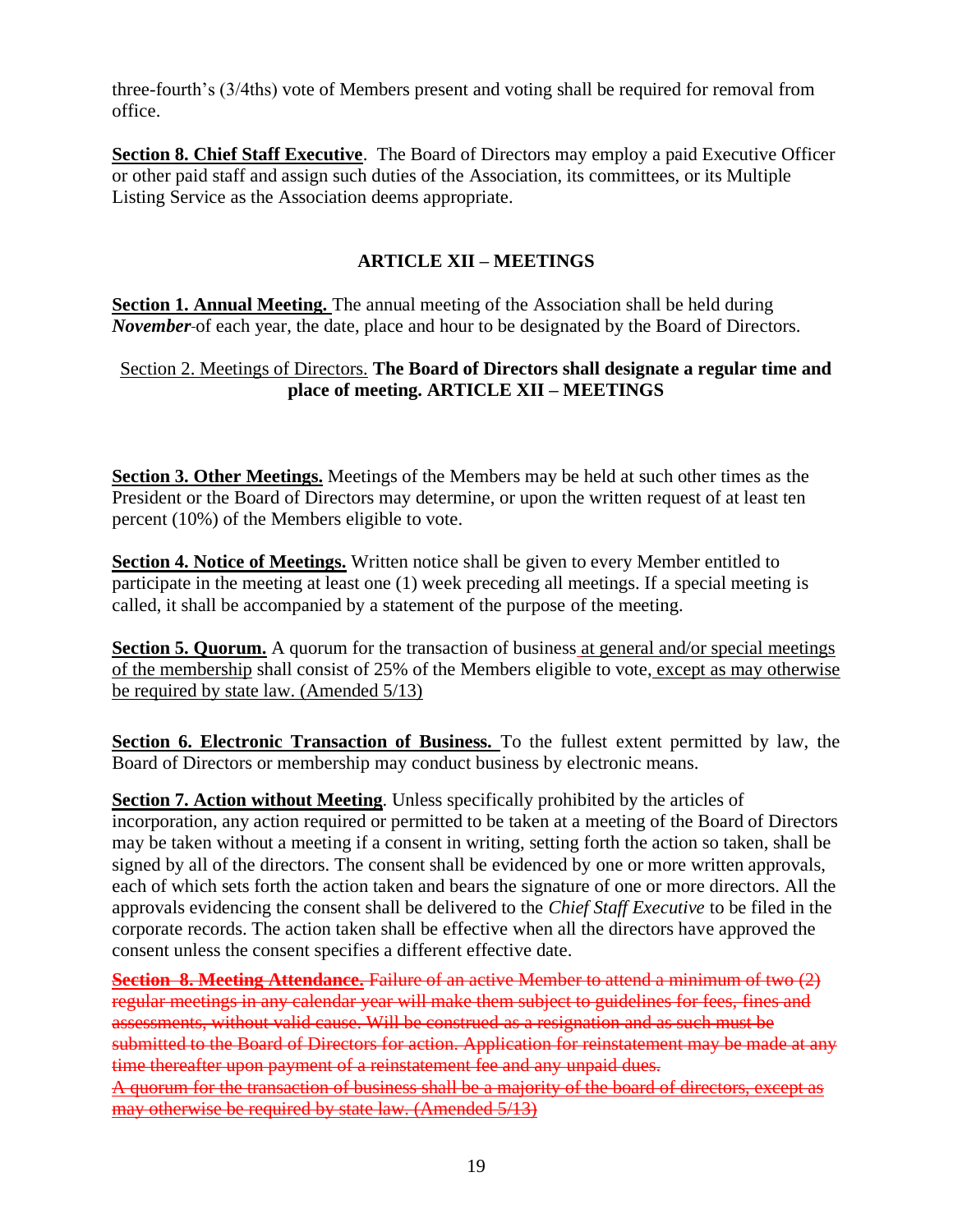## **ARTICLE XIII – COMMITTEES**

**Section 1. Standing Committees.** The President shall appoint from among the REALTOR Members, subject to confirmation by the Board of Directors, the following standing committees:

- Professional Standards
- Grievance

*Note: Appointment to the Professional Standards Committee and Grievance Committee shall be consistent with the cooperative professional standards enforcement agreement of the Tri-boards – Greater Claremont, Sunapee Region and Upper Valley Board of REALTORS .*

Note: Other standing committees which may be listed under this section include, but are not limited to, Finance, Legislative, Public Relations, Membership, REALTOR® Protection, Education, Equal Opportunity, RPAC Fundraising, International, Commercial, Affordable Housing, Community Service, REALTOR® of the Year, etc.)

**Section 2. Special Committees.** The President shall appoint, subject to confirmation by the Board of Directors, special committees as deemed necessary.

**Section 3. Organization.** All committees shall be of such size and shall have such duties, functions and powers as assigned by the President or the Board of Directors except as otherwise provided in these Bylaws.

**Section 4. President.** The President shall be an ex-officio Member of all standing committees and shall be notified of their meetings.

**Section 5. Finance Committee.** The Finance Committee shall review the annual budget and the Treasurer's year-end report.

**Section 6. Action without Meeting.** Any committee may act by unanimous consent in writing without a meeting. The consent shall be evidenced by one or more written approvals, each of which sets forth the action taken and bears the signature of one or more of the members of the committee.

**Section 7. Attendance by Telephone.** Members of a committee may participate in any meeting through the use of a conference telephone or similar communications equipment by means of which all persons participating in the meeting can hear each other. Such participation shall be at the discretion of the President and shall constitute presence at the meeting.

# **ARTICLE XIV – FISCAL AND ELECTIVE YEAR**

**Section 1.** The fiscal year of the Association shall be January 1 to December 31.

**Section 2.** The elective year of the Association shall be January 1 to December 31.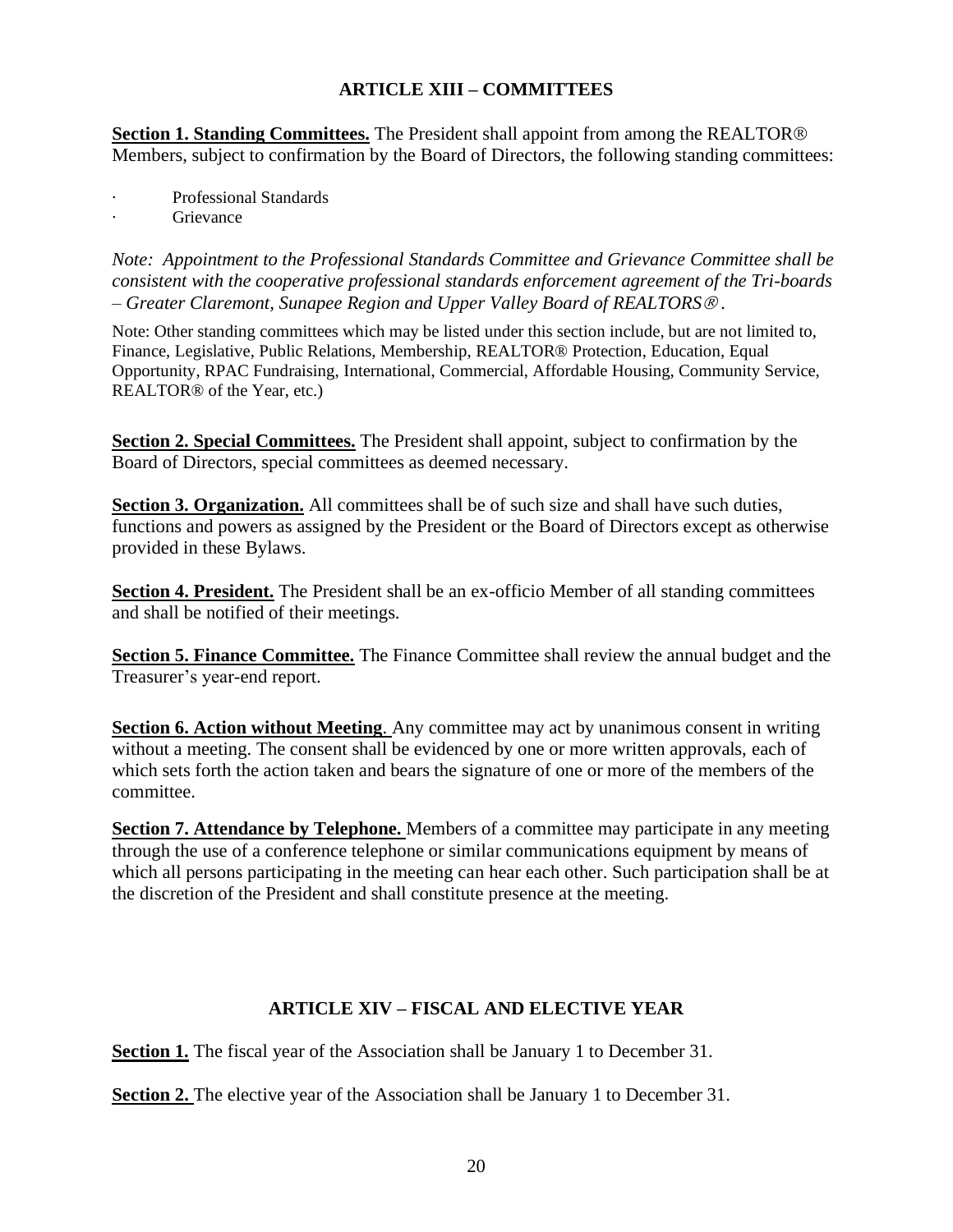### **ARTICLE XV – RULES OF ORDER**

**Section 1.** Robert's Rule of Order, latest edition, shall be recognized as the authority governing the meetings of the Association, its Board of Directors and Committees, in all instances wherein its provisions do not conflict with these Bylaws.

### **ARTICLE XVI – AMENDMENTS**

**Section 1.** These Bylaws may be amended by a majority vote of the Members present and qualified to vote at any meeting at which a quorum is present, provided the substance of such proposed amendment or amendments shall be plainly stated in the call for the meeting. When Bylaws amendments are mandated by NAR policy, these Bylaws may be automatically amended to reflect the mandate as of the effective date of the mandatory policy authorized by the NATIONAL ASSOCIATION OF REALTORS®. The Association shall provide notice of that change in a regular or special membership communication.

**Section 2.** Notice of all meetings at which amendments are to be considered shall be mailed to every Member eligible to vote at least one (1) week prior to the meeting.

**Section 3.** Amendments to these Bylaws affecting the admission or qualification of REALTOR<sup>®</sup> and Institute Affiliate Members, the use of the term REALTOR® and REALTORS®, or any alteration in the territorial jurisdiction of the Association shall become effective upon their approval authorized by the Board of Directors of the NATIONAL ASSOCATION OF **REALTORS®** 

## **ARTICLE XVII – DISSOLUTION**

**Section 1.** Upon the dissolution of this Association, the Board of Directors, after providing for the payment of all obligations, shall distribute any remaining assets to the New Hampshire Association of REALTORS<sup>®</sup> or, within its discretion, to any other non-profit tax exempt organization. (Amended 1/05)

## **ARTICLE XVIII – MULTIPLE LISTING**

**Section 1. Authority.** The Sunapee Region Board of REALTORS® is a shareholder of Northern New England Real Estate Network (NEREN), a multiple listing service which is a lawful corporation of the State of New Hampshire, the stock of which is owned entirely by several Associations of REALTORS®. (Amended 04/10)

**Section 2. Purpose.** A Multiple Listing Service is a means by which authorized Participants make blanket unilateral offers of compensation to other Participants (acting as subagents, buyer agents, or in other agency or non-agency capacities defined by law); by which cooperation among participants is enhanced; by which information is accumulated and disseminated to enable authorized Participants to prepare appraisals, analyses, and other valuations of real property for bona fide clients and customers; by which Participants engaging in real estate appraisal contribute to common databases; and is a facility for the orderly correlation and dissemination of listing information so participants may better serve their clients and the public.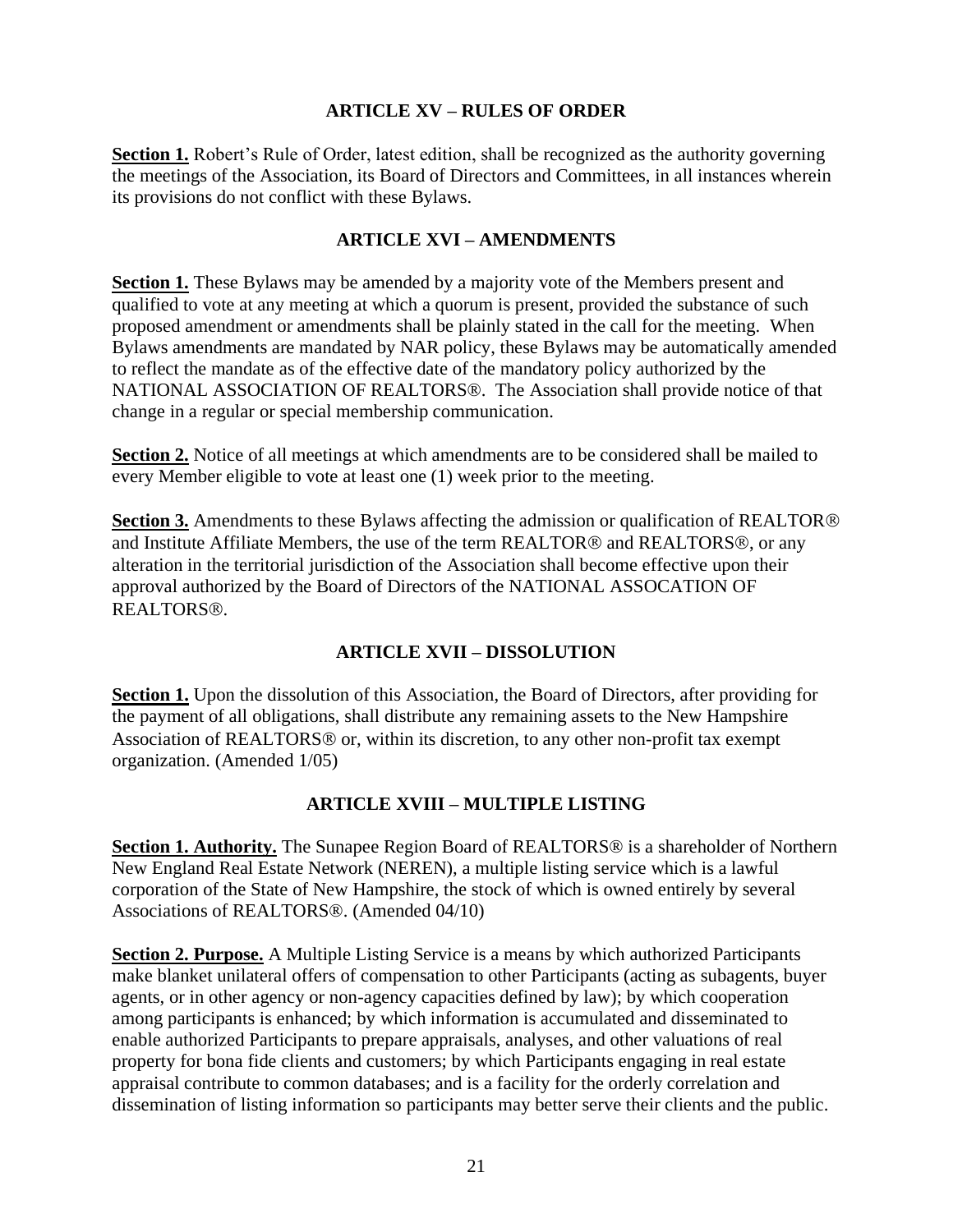Entitlement to compensation is determined by the cooperating broker's performance as a procuring cause of the sale (or lease). (Amended 11/04)

**Section 3. Governing Documents.** The Multiple Listing Service maintained pursuant to this Article shall conform its Charter, Constitution, Bylaws, Rules, Regulation, Policies, Practices, and Procedures at all times to the NATIONAL ASSOCIATION OF REALTORS®.

**Section 4. Participation.** Any REALTOR® of this or any other association who is a principal, partner, corporate officer, or branch office manager acting on behalf of a principal, without further qualification, except as otherwise stipulated in these Bylaws, shall be eligible to participate in multiple listing upon agreeing in writing to conform to the rules and regulations thereof and to pay the costs incidental thereto.\* However, under no circumstances is any individual or firm, regardless of membership status, entitled to multiple listing service "membership" or "participation" unless they hold a current, valid real estate broker's license and offer or accept compensation to and from other participants or are licensed or certified by an appropriate state regulatory agency to engage in the appraisal of real property.\*\* Use of information developed by or published by an association multiple listing service is strictly limited to the activities authorized under a participant's licensure(s) or certification and unauthorized uses are prohibited. Further, none of the foregoing is intended to convey "participation" or "membership" or any right of access to information developed by or published by an association multiple listing service where access to such information is prohibited by law. (Amended 11/08)

Mere possession of a broker's license is not sufficient to qualify for MLS participation. Rather, the requirement that an individual or firm offers or accepts cooperation and compensation means that the participant actively endeavors during the operation of its real estate business to list real property of the type listed on the MLS and/or to accept offers of cooperation and compensation made by listing brokers or agents in the MLS. "Actively" means on a continual and ongoing basis during the operation of the participant's real estate business. The "actively" requirement is not intended to preclude MLS participation by a participant or potential participant that operates a real estate business on a part-time, seasonal, or similarly time-limited basis or that has its business interrupted by periods of relative inactivity occasioned by market conditions. Similarly, the requirement is not intended to deny MLS participation to a participant or potential participant who has not achieved a minimum number of transactions despite good faith efforts. Nor is it intended to permit an MLS to deny participation based on the level of service provided by the participant or potential participant as long as the level of service satisfies state law. (Adopted 11/08)

The key is that the participant or potential participant actively endeavors to make or accept offers of cooperation and compensation with respect to properties of the type that are listed on the MLS in which participation is sought. This requirement does not permit an MLS to deny participation to a participant or potential participant that operates a "Virtual Office Website" (VOW) (including a VOW that the participant uses to refer customers to other participants) if the participant or potential participant actively endeavors to make or accept offers of cooperation and compensation. An MLS may evaluate whether a participant or potential participant actively endeavors during the operation of its real estate business to offer or accept cooperation and compensation only if the MLS has a reasonable basis to believe that the participant or potential participant is in fact not doing so. The membership requirement shall be applied in a nondiscriminatory manner to all participants and potential participants. (Adopted 11/08)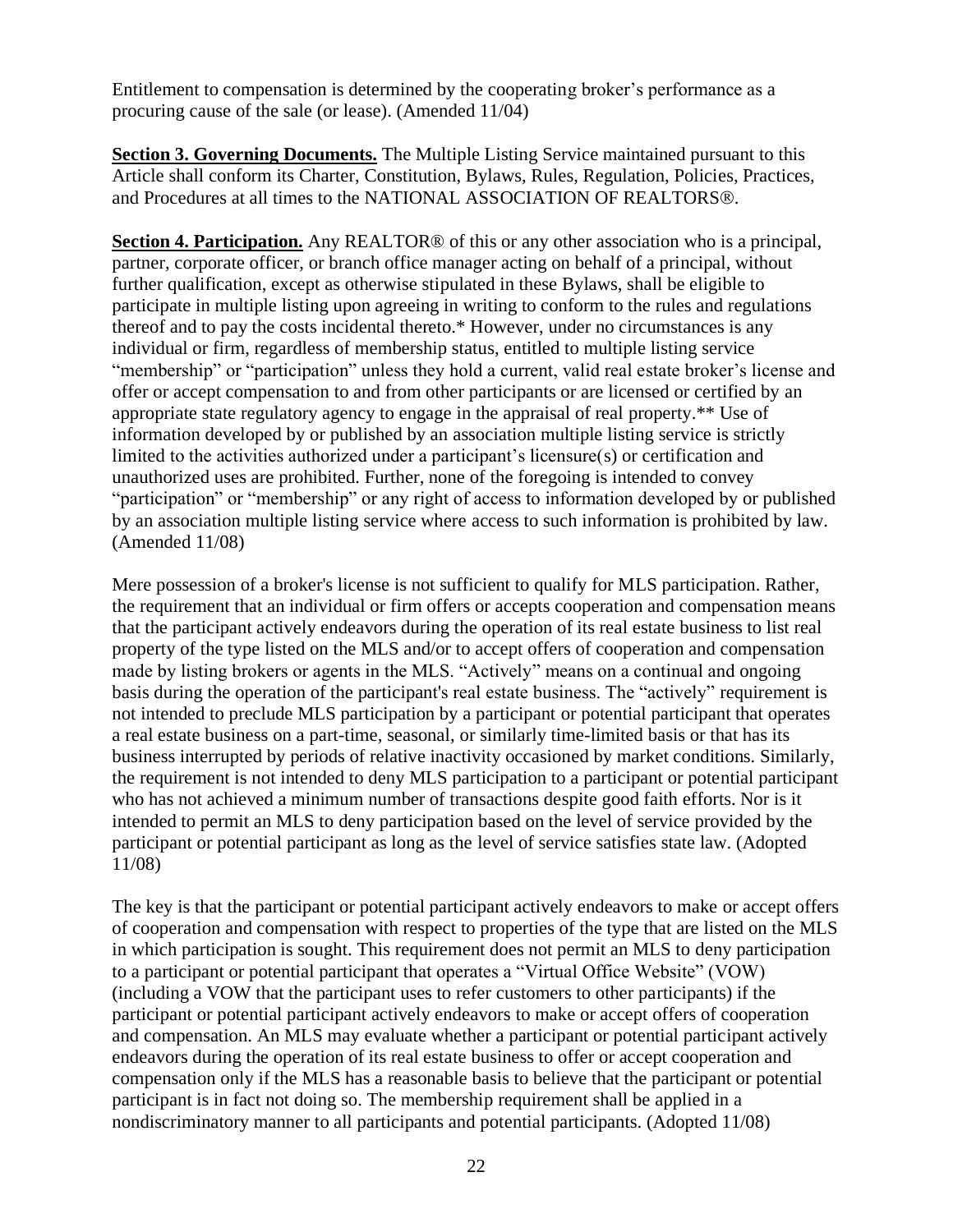#### **Membership Policy Statements Approved by the Board of Directors NATIONAL ASSOCIATION OF REALTORS®** (The following policy statements are informational, and not part of the Bylaws.)

#### **Statements of Membership Policy Related to Implementation of Association of Choice**

That, effective upon approval by the Board of Directors, the following statements of membership policy and amendments to the Model Association Bylaws to implement the association of choice proposal be adopted.

The primary association of affiliation elected by a REALTOR® must be in the state where the REALTOR® is licensed and maintains his/her principal place of business. Licensees affiliated with a REALTOR® firm may choose as their "primary" association any association in the state where the firm maintains a "Designated" REALTOR®.

Membership shall be available in a secondary association on terms and conditions no more stringent than the requirements established in the association's Bylaws for REALTOR® and (REALTOR-ASSOCIATE® where applicable) membership. The privileges of membership shall be the same including the right to vote and hold office. Membership will be granted to individuals who hold REALTOR® or REALTOR-ASSOCIATE® membership in their primary association without any requirement that the Designated REALTOR® they are licensed or affiliated with hold membership in the secondary association. However, MLS services will only be available if the Designated REALTOR® participates in the MLS. Association dues shall not include a national allocation since NAR dues have been paid through the member's primary association. A state allocation may only be included if the member's primary association is located in a different state.

REALTORS® shall be entitled to purchase services from associations other than their primary association without the necessity of holding membership in those associations. Service fees will be determined by the individual associations. However, the association may require that a REALTOR® (principal) be licensed in the state as a condition of MLS participation. (Adopted 2/94; amended 11/96)

#### **Concerning Association of Choice Across State Lines**

That the membership choices currently provided under Association of Choice be expanded across state lines as follows:

Members may join a primary association across contiguous state lines. State association membership would be in the state where primary association membership is held. To become effective July 1, 1996, with optional local association adoption sooner. (Adopted 11/95)

#### **Portability of Membership Records (Files)**

In order to facilitate timely processing of applications for membership and to assist associations in determining an applicant's qualification for REALTOR® or REALTOR-ASSOCIATE® membership, associations shall, based on a request from another association, share information about current or former members. Minimum "core" member information shall include:

1. Previous applications for membership

2. All final findings of Code of Ethics violations and violations of other membership duties within the past three (3) years (when available)